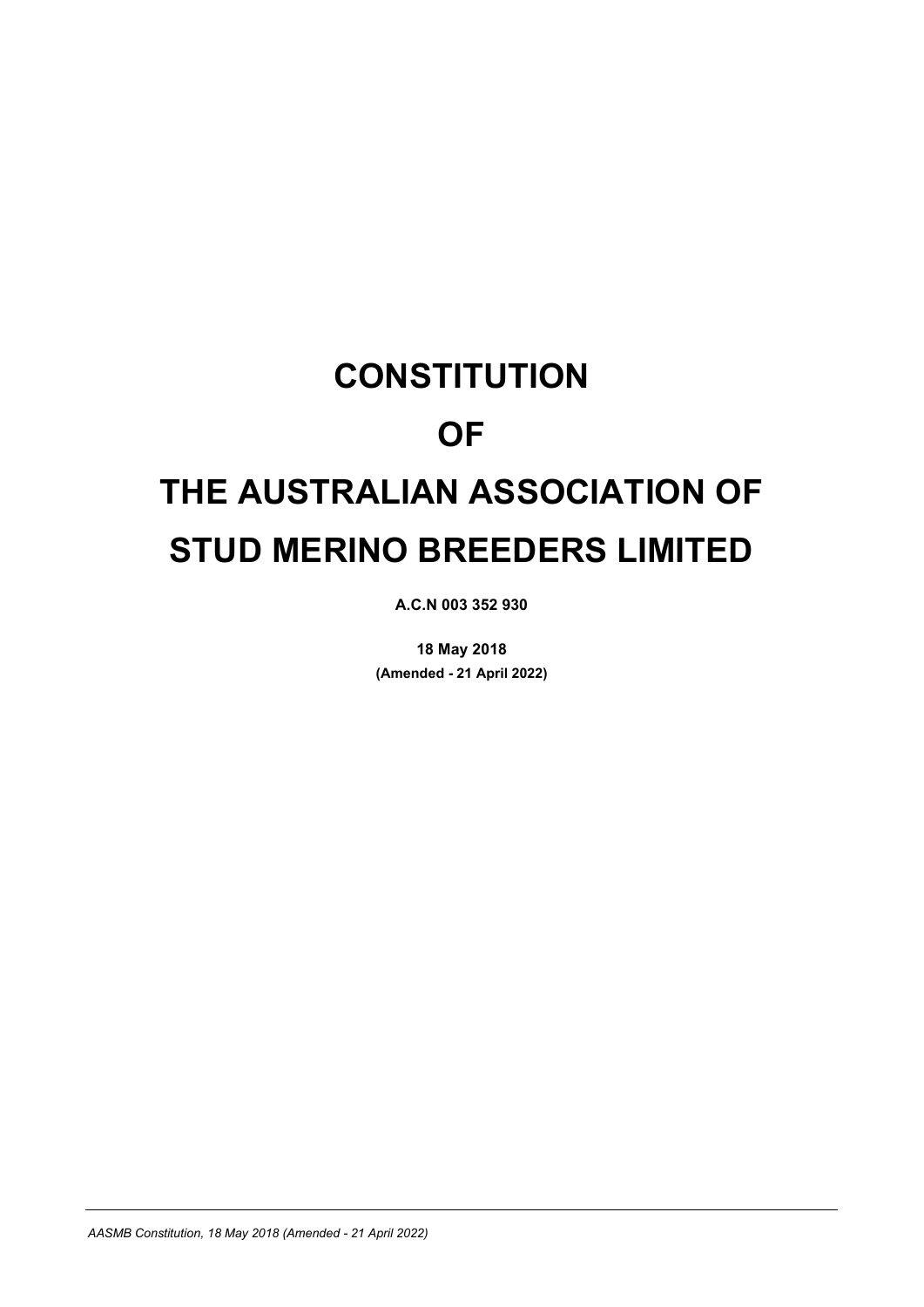| $\mathbf{1}$ .     |      |  |  |  |  |  |  |
|--------------------|------|--|--|--|--|--|--|
|                    | 1.1  |  |  |  |  |  |  |
|                    | 1.2  |  |  |  |  |  |  |
|                    | 1.3  |  |  |  |  |  |  |
|                    | 1.4  |  |  |  |  |  |  |
|                    | 1.5  |  |  |  |  |  |  |
|                    | 1.6  |  |  |  |  |  |  |
|                    |      |  |  |  |  |  |  |
| 2.                 |      |  |  |  |  |  |  |
|                    | 2.1  |  |  |  |  |  |  |
|                    | 2.2  |  |  |  |  |  |  |
|                    | 2.3  |  |  |  |  |  |  |
| 3.                 |      |  |  |  |  |  |  |
|                    | 3.1  |  |  |  |  |  |  |
|                    | 3.2  |  |  |  |  |  |  |
|                    | 3.3  |  |  |  |  |  |  |
|                    | 3.4  |  |  |  |  |  |  |
|                    | 3.5  |  |  |  |  |  |  |
|                    | 3.6  |  |  |  |  |  |  |
|                    |      |  |  |  |  |  |  |
| $\boldsymbol{4}$ . |      |  |  |  |  |  |  |
|                    | 4.1  |  |  |  |  |  |  |
|                    | 4.2  |  |  |  |  |  |  |
|                    | 4.3  |  |  |  |  |  |  |
|                    | 4.4  |  |  |  |  |  |  |
|                    | 4.5  |  |  |  |  |  |  |
|                    | 4.6  |  |  |  |  |  |  |
|                    | 4.7  |  |  |  |  |  |  |
|                    | 4.8  |  |  |  |  |  |  |
|                    | 4.9  |  |  |  |  |  |  |
|                    | 4.10 |  |  |  |  |  |  |
|                    | 4.11 |  |  |  |  |  |  |
| 5.                 |      |  |  |  |  |  |  |
|                    | 5.1  |  |  |  |  |  |  |
|                    | 5.2  |  |  |  |  |  |  |
|                    | 5.3  |  |  |  |  |  |  |
|                    | 5.4  |  |  |  |  |  |  |
|                    | 5.5  |  |  |  |  |  |  |
|                    | 5.6  |  |  |  |  |  |  |
|                    | 5.7  |  |  |  |  |  |  |
|                    | 5.8  |  |  |  |  |  |  |
|                    | 5.9  |  |  |  |  |  |  |
| 6.                 |      |  |  |  |  |  |  |
|                    | 6.1  |  |  |  |  |  |  |
|                    | 6.2  |  |  |  |  |  |  |
|                    | 6.3  |  |  |  |  |  |  |
|                    | 6.4  |  |  |  |  |  |  |
|                    | 6.5  |  |  |  |  |  |  |
|                    | 6.6  |  |  |  |  |  |  |
|                    |      |  |  |  |  |  |  |
|                    | 6.7  |  |  |  |  |  |  |
|                    | 6.8  |  |  |  |  |  |  |
|                    | 6.9  |  |  |  |  |  |  |
| 7.                 |      |  |  |  |  |  |  |
|                    | 7.1  |  |  |  |  |  |  |
|                    |      |  |  |  |  |  |  |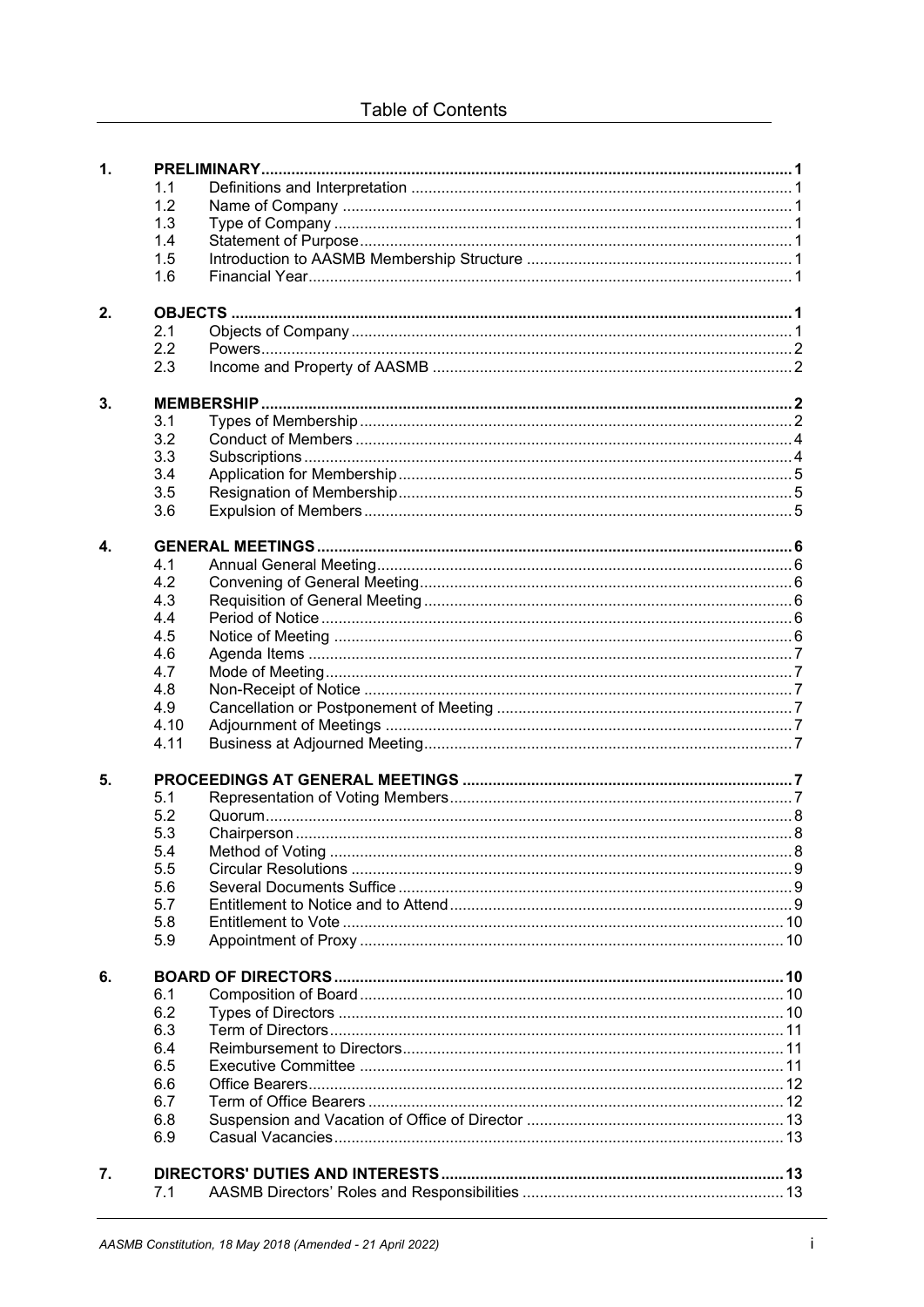|     | 7.2  |                                                         |  |  |  |  |  |
|-----|------|---------------------------------------------------------|--|--|--|--|--|
| 8.  |      |                                                         |  |  |  |  |  |
|     | 8.1  |                                                         |  |  |  |  |  |
|     | 8.2  |                                                         |  |  |  |  |  |
|     |      |                                                         |  |  |  |  |  |
| 9.  |      |                                                         |  |  |  |  |  |
|     | 9.1  |                                                         |  |  |  |  |  |
|     | 9.2  |                                                         |  |  |  |  |  |
|     | 9.3  |                                                         |  |  |  |  |  |
|     | 9.4  |                                                         |  |  |  |  |  |
|     | 9.5  |                                                         |  |  |  |  |  |
|     | 9.6  |                                                         |  |  |  |  |  |
|     | 9.7  |                                                         |  |  |  |  |  |
|     | 9.8  |                                                         |  |  |  |  |  |
|     | 9.9  |                                                         |  |  |  |  |  |
|     |      |                                                         |  |  |  |  |  |
| 10. |      |                                                         |  |  |  |  |  |
|     | 10.1 |                                                         |  |  |  |  |  |
|     | 10.2 |                                                         |  |  |  |  |  |
|     | 10.3 |                                                         |  |  |  |  |  |
|     | 10.4 |                                                         |  |  |  |  |  |
| 11. |      | ACCOUNTS, INSPECTION OF RECORDS, AUDIT AND RESERVES  17 |  |  |  |  |  |
|     | 11.1 |                                                         |  |  |  |  |  |
|     | 11.2 |                                                         |  |  |  |  |  |
|     | 11.3 |                                                         |  |  |  |  |  |
|     | 11.4 |                                                         |  |  |  |  |  |
|     |      |                                                         |  |  |  |  |  |
|     | 11.5 |                                                         |  |  |  |  |  |
| 12. |      |                                                         |  |  |  |  |  |
|     | 12.1 |                                                         |  |  |  |  |  |
|     |      |                                                         |  |  |  |  |  |
| 13. |      |                                                         |  |  |  |  |  |
|     | 13.1 |                                                         |  |  |  |  |  |
|     | 13.2 |                                                         |  |  |  |  |  |
| 14. |      |                                                         |  |  |  |  |  |
|     |      |                                                         |  |  |  |  |  |
| 15. |      |                                                         |  |  |  |  |  |
|     | 15.1 |                                                         |  |  |  |  |  |
|     | 15.2 |                                                         |  |  |  |  |  |
|     | 15.3 |                                                         |  |  |  |  |  |
|     | 15.4 |                                                         |  |  |  |  |  |
|     |      |                                                         |  |  |  |  |  |
|     |      |                                                         |  |  |  |  |  |
|     |      |                                                         |  |  |  |  |  |
|     |      |                                                         |  |  |  |  |  |
|     |      |                                                         |  |  |  |  |  |
|     |      |                                                         |  |  |  |  |  |
|     |      |                                                         |  |  |  |  |  |
|     |      |                                                         |  |  |  |  |  |
|     |      |                                                         |  |  |  |  |  |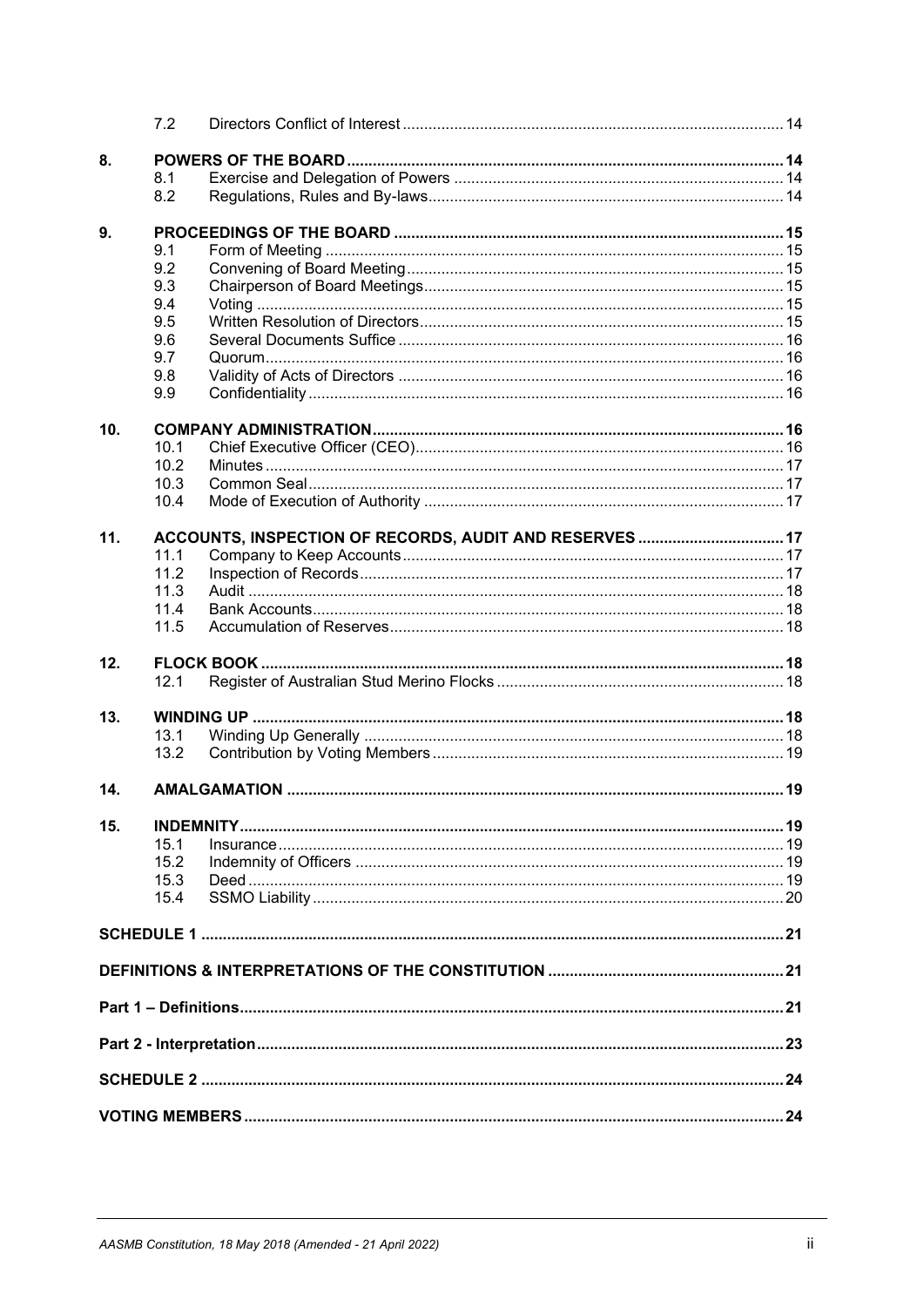#### **CONSTITUTION**

## **OF**

## **THE AUSTRALIAN ASSOCIATION OF STUD MERINO BREEDERS LIMITED**

## **A.C.N 003 352 930**

## **1. PRELIMINARY**

#### **1.1 Definitions and Interpretation**

In the interpretation of this Constitution, unless inconsistent with the subject or context, each of the expressions defined in Part 1 of Schedule 1, shall have the meaning there assigned to it and the provisions of Interpretation set out in Part 2 of Schedule 1 shall apply.

## **1.2 Name of Company**

The name of the company is The Australian Association of Stud Merino Breeders Limited (**AASMB**).

#### **1.3 Type of Company**

AASMB is a not for profit company limited by guarantee, subject to the *Corporations Act*.

#### **1.4 Statement of Purpose**

#### 1.4.1 **Vision**

The vision of AASMB is that the Australian Merino is to be the most profitable, productive and progressive sheep breed in the world.

#### 1.4.2 **Mission**

The mission of AASMB is to act as the peak body for Merino breeders in Australia through advocacy, promotion, breed standards and flock registry.

#### **1.5 Introduction to AASMB Membership Structure**

- 1.5.1 AASMB Members include those types of Members specified in clause [3.1,](#page-4-0) which at the date of this Constitution, includes each "State Stud Merino Organisation" (**SSMO**).
- 1.5.2 Individual Australian Stud Merino breeders may become registered members of the relevant SSMO.

#### **1.6 Financial Year**

AASMB operates on a calendar financial year from 1 January to 31 December.

# **2. OBJECTS**

## **2.1 Objects of Company**

The objects of the AASMB are:

2.1.1 to act as the peak body for stud Merino breeders in Australia through strong and effective leadership;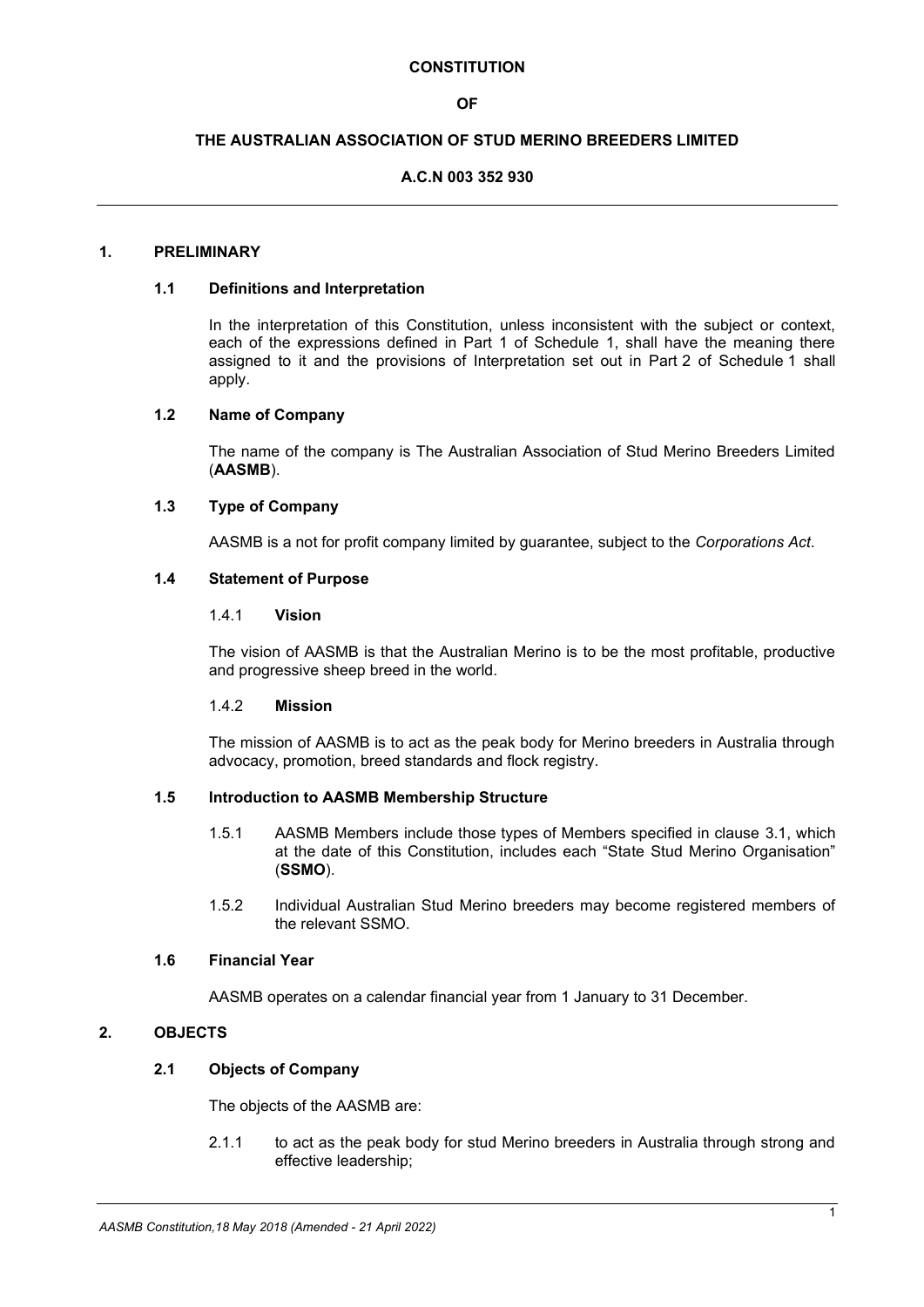- 2.1.2 to advocate to improve the livelihood of stud Merino breeders in Australia;
- 2.1.3 to promote the breeding of higher quality Merino sheep in Australia;
- 2.1.4 to enhance the standard of the Australian Merino through subjective and objective appraisal, competitions and genetic comparisons;
- 2.1.5 to compile a flock register of stud Merino sheep in Australia; and
- 2.1.6 to represent stud Merino breeders in national and international matters.

## **2.2 Powers**

The powers of the AASMB are:

- 2.2.1 To make rules, regulations and by-laws for the purpose of carrying out or giving effect to any of the objects of the AASMB;
- 2.2.2 To prescribe and approve standards, rules or other conditions in relation to the sale or exhibition of Australian Merino sheep and Merino wool;
- 2.2.3 To establish and maintain offices, where necessary, for the objects of the AASMB and to purchase, lease or otherwise acquire property where necessary;
- 2.2.4 To appoint, employ, remove or suspend employees and agents and other persons necessary or convenient for the purposes of AASMB;
- 2.2.5 To manage the financial affairs of AASMB;
- 2.2.6 Do anything incidental or conducive to the attainment of the objects of the AASMB and the exercise of its powers and the performance of its functions.

#### **2.3 Income and Property of AASMB**

- 2.3.1 The income and property of the AASMB, however derived, shall be applied solely towards the promotion of the objects of the AASMB as set forth in this Constitution.
- 2.3.2 The AASMB must not make any donations to political parties or to candidates for election to any political office.
- 2.3.3 No portion of the income or property of the AASMB shall be paid or transferred, directly or indirectly, by way of dividend, bonus or otherwise, to:
	- (a) any Member, except for any bona fide compensation for services rendered or expenses incurred on behalf of AASMB; or
	- (b) any Director, except for the President's Allowance and reasonable travelling allowances for Directors as set out under clause [6.4.](#page-13-0)

## <span id="page-4-0"></span>**3. MEMBERSHIP**

## <span id="page-4-1"></span>**3.1 Types of Membership**

- 3.1.1 Voting Members
	- (a) Any applicant who has applied to become a Voting Member in accordance with clause [3.4,](#page-7-0) will become a Voting Member at the sole discretion of the Board, if that application is approved by a Special Resolution of the Board.
	- (b) In accordance with clause [5.8,](#page-12-0) each Voting Member has the right to vote at a General Meeting.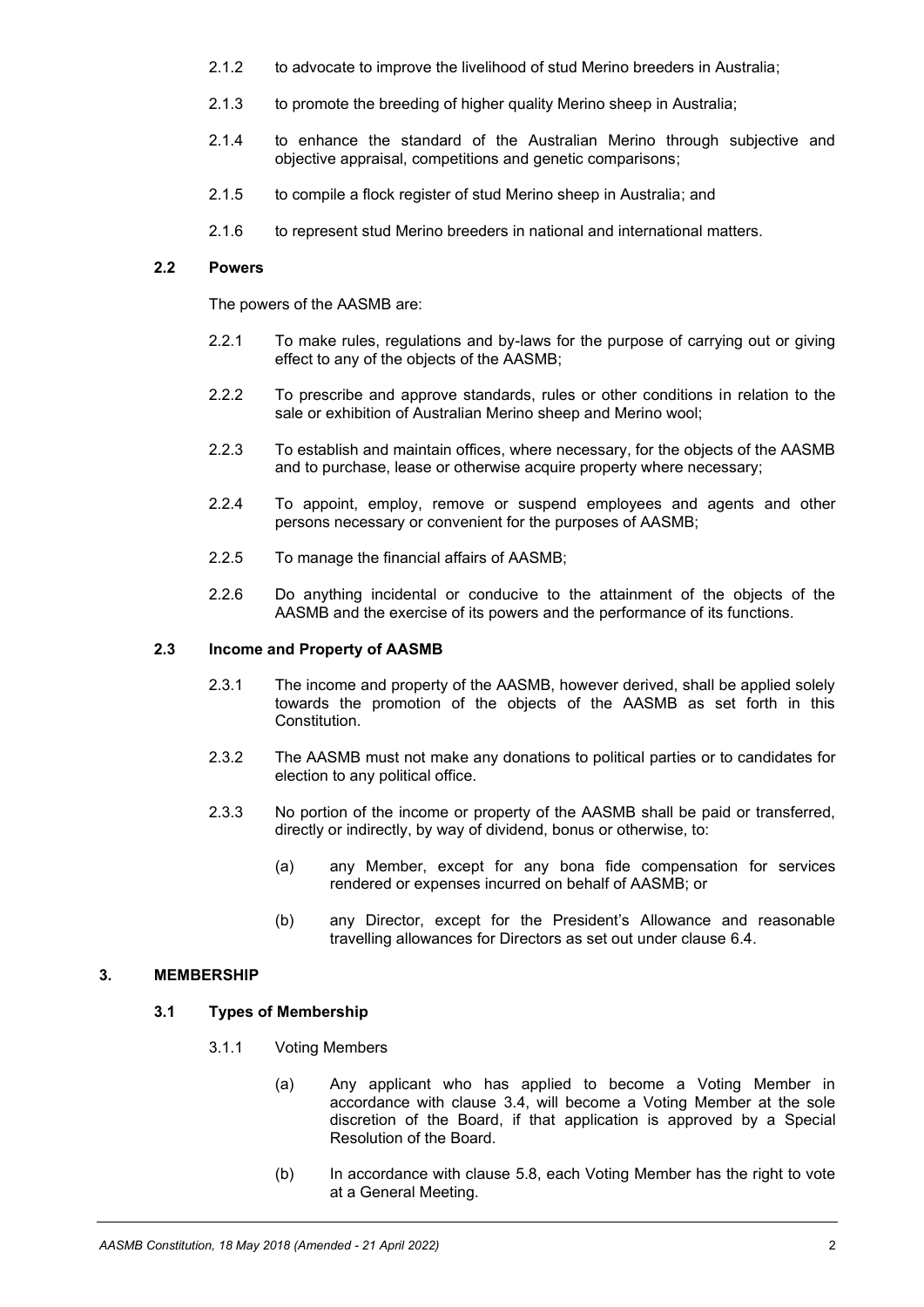- (c) Each SSMO Voting Member has the right to appoint that number of Nominee Directors permitted by clause [6.2.1.](#page-12-1)
- <span id="page-5-2"></span>3.1.2 Honorary Life Members
	- (a) A Director may nominate any person to be an Honorary Life Member in recognition of that person's services to the Merino industry.
	- (b) A person will become an Honorary Life Member if it is resolved by a Special Resolution of the Board and that person agrees to be bound by this Constitution and all relevant rules, regulations and by-laws of the AASMB;
	- (c) Honorary Life Members may attend a General Meeting or meeting of Directors as an observer if they accept the invitation of either the President or Company Secretary to do so, but are not automatically entitled to attend.
	- (d) Honorary Life Members will pay for their own expenses to attend any General Meeting or meeting of Directors.
	- (e) In accordance with clause [5.8,](#page-12-0) Honorary Life Members do not have the right to vote at a General Meeting.
- <span id="page-5-1"></span>3.1.3 Associate Members
	- (a) Any applicant who has applied to become an Associate Member in accordance with clause [3.4,](#page-7-0) will become an Associate Member at the sole discretion of the Board, if that application is approved by an Ordinary Resolution of the Board.
	- (b) Associate Members may attend a General Meeting or meeting of Directors as an observer if they accept the invitation of either the President or Company Secretary to do so, but are not automatically entitled to attend.
	- (c) Associate Members will pay for their own expenses to attend any General Meeting or meeting of Directors.
	- (d) In accordance with clause [5.8,](#page-12-0) Associate Members do not have the right to vote at a General Meeting.
- <span id="page-5-0"></span>3.1.4 Associate Life Members
	- (a) A Director may nominate any person to be an Associate Life Member in recognition of that person's services to the Merino industry.
	- (b) A person will become an Associate Life Member if it is resolved by a Special Resolution of the Board and that person agrees to be bound by this Constitution and all relevant rules, regulations and by-laws of the AASMB;
	- (c) Associate Life Members may attend a General Meeting or meeting of Directors as an observer if they accept the invitation of either the President or Company Secretary to do so, but are not automatically entitled to attend.
	- (d) Associate Life Members will pay for their own expenses to attend any General Meeting or meeting of Directors.
	- (e) In accordance with clause [5.8,](#page-12-0) Associate Life Members do not have the right to vote at a General Meeting.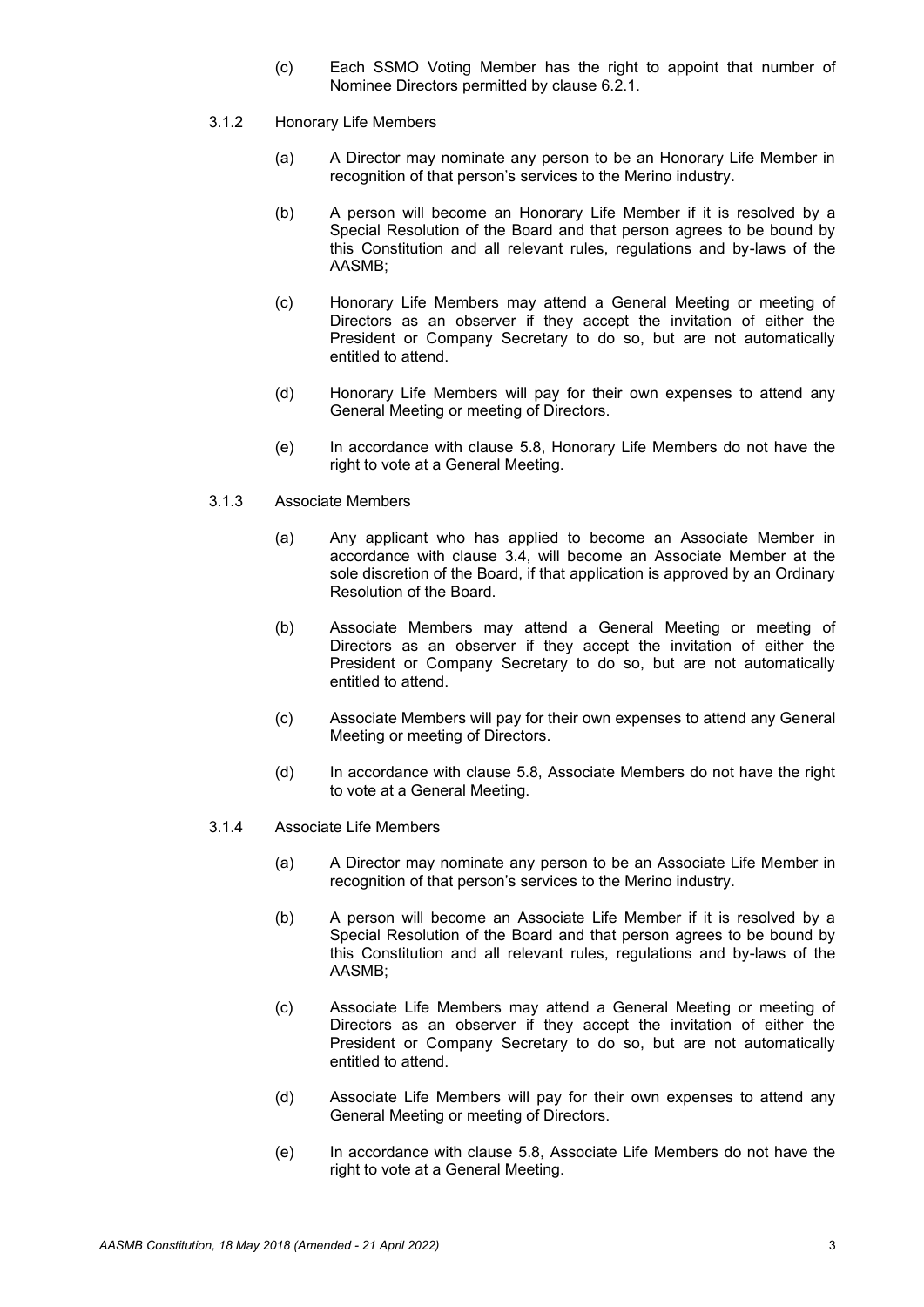#### 3.1.5 Other Categories of Membership

AASMB Board may, by Special Resolution, approve the introduction of other membership categories from time to time.

#### **3.2 Conduct of Members**

- 3.2.1 Every Member shall strictly observe and act in conformity with and not otherwise than in accordance with this Constitution and all relevant regulations, rules and by-laws of the AASMB.
- 3.2.2 If a Voting Member is an SSMO:
	- (a) that SSMO agrees to abide by the Flock Book Rules, By-Laws and Regulations;
	- (b) that SSMO agrees to ensure each of its state's stud members agree to abide by the Flock Book Rules, By-Laws and Regulations in relation to their flocks, sheep and genetics;
	- (c) that SSMO shall in all things be subject to the directions and control of the AASMB; and
	- (d) that SSMO must purchase and maintain an appropriate level of public liability insurance cover as may be determined by the Board.
- 3.2.3 The substitution or repeal of a regulation, rule and/or by-law does not affect the validity of anything done under it before its substitution or repeal.

#### <span id="page-6-0"></span>**3.3 Subscriptions**

- 3.3.1 Each Member, with the exception of Honorary Life Members and Associate Life Members, shall pay an annual Subscription to the AASMB on the terms set out in this clause [3.3.](#page-6-0) In respect of SSMOs, this Subscription will also be known as the 'State Levy'.
- 3.3.2 Any Subscription not prescribed in this clause [3.3](#page-6-0) will be determined by the Board from time to time by Ordinary Resolution.
- <span id="page-6-1"></span>3.3.3 Any determination of, or change to, a Subscription (or a Subscription rate) made by the Board in accordance with this clause [3.3](#page-6-0) must be ratified by the Voting Members at the next AGM. If the Voting Members do not ratify the new Subscription at that AGM, the Subscription will continue as if no determination or change to the relevant Subscription was made by the Board since the previous AGM.
- 3.3.4 Subscriptions must be paid by the due date, as determined by the Board from time to time. As at the date of this Constitution, subscriptions are due on 1 January of each year for the ensuing year.
- 3.3.5 Where a Voting Member is an SSMO the State Levy is calculated by multiplying the current Subscription rate determined by the Board from time to time by Ordinary Resolution, by the number of registered stud members of that SSMO.
- 3.3.6 The Subscription for an Associate Member will be:
	- (a) if the Associate Member is an individual, no less than half of the current Subscription rate determined by the Board for SSMOs; and
	- (b) if the Associate Member is an organisation, no less than double the current Subscription rate determined by the Board for SSMOs.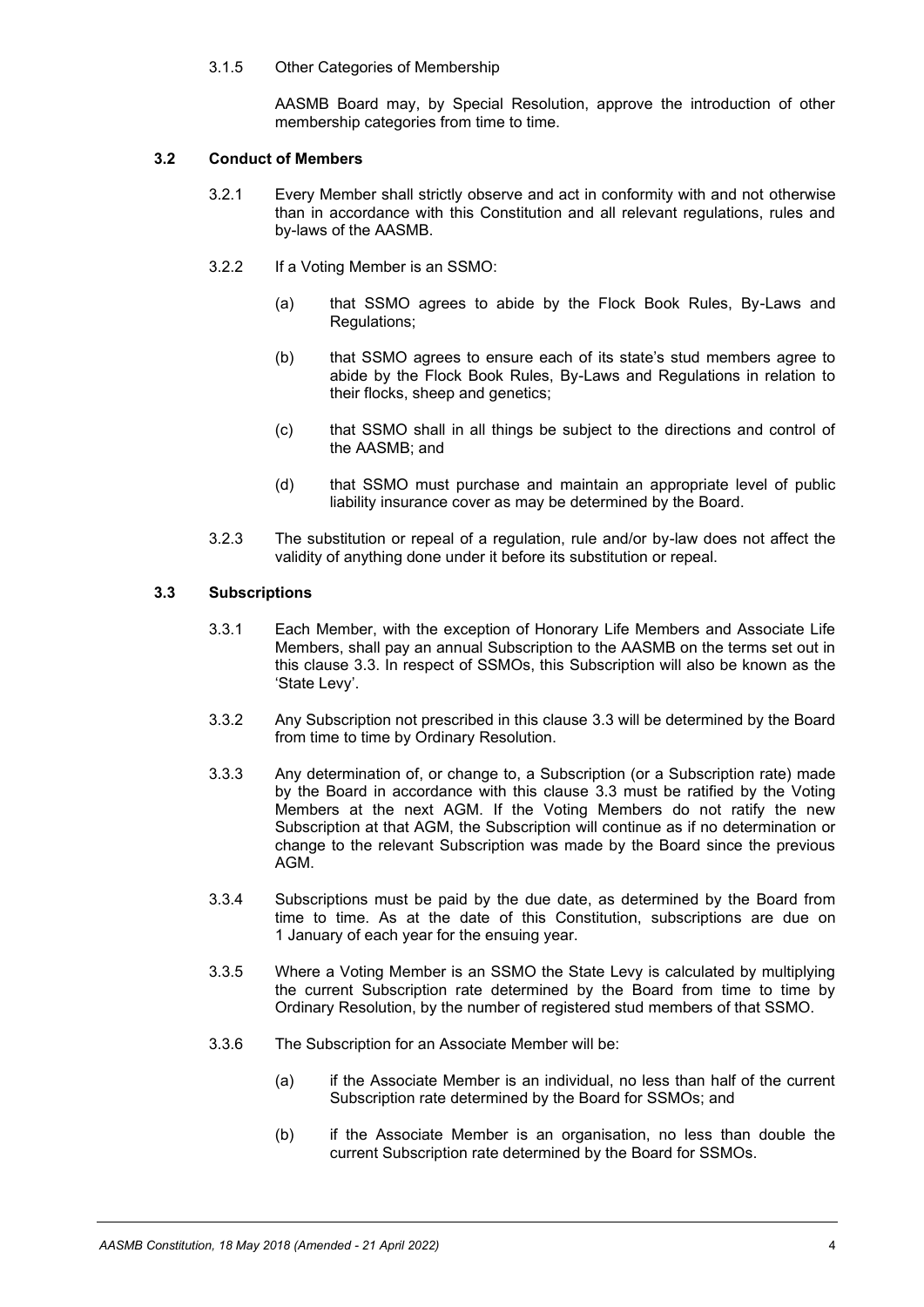3.3.7 A Member who is expelled or otherwise ceases to be a Member forfeits any Subscription already paid by them.

#### <span id="page-7-0"></span>**3.4 Application for Membership**

Any application to become a Member must:

- (a) be made in writing, as determined by the Board;
- (b) nominate the type of Member the applicant wishes to become;
- (c) state that if admitted as a Member the applicant agrees to be bound by this Constitution and all relevant rules, regulations and by-laws of the AASMB;
- (d) Include any additional information required by the Board;
- (e) Be signed by the applicant; and
- (f) Be lodged with the Company Secretary or Board.

#### **3.5 Resignation of Membership**

- 3.5.1 A Member may at any time resign their membership of the AASMB by giving notice in writing to the Company Secretary.
- 3.5.2 The obligation to pay any amounts owing to the AASMB, including Subscriptions survives the resignation of membership.
- 3.5.3 Any right, entitlement or privilege attached to membership terminates on resignation of membership.
- 3.5.4 Resignation of membership takes effect from the date of receipt of the notice of resignation or such later date as may be stated in the notice.

#### **3.6 Expulsion of Members**

- 3.6.1 A Member may be expelled from the AASMB if, in the opinion of the Board, the Member acts contrary to the interests of the AASMB or the Board otherwise determine that it is appropriate to expel that Member.
- 3.6.2 Expulsion can only take place if the Board approves the expulsion via a Special Resolution.
- 3.6.3 Before expelling any Member, the Board will give the relevant Member a fair opportunity to be heard in respect of the grounds of the proposed expulsion unless the Board determines, in its discretion, that such an opportunity is not appropriate.
- 3.6.4 If the Board expels a Member, the Company Secretary, without undue delay, is to cause a notice in writing to be served on the Member:
	- (a) stating that the Board has expelled the Member; and
	- (b) specifying the grounds for the expulsion.
- 3.6.5 In accordance with clause [6.2.1,](#page-12-1) if the Member expelled is an SSMO, their Nominee Directors will no longer be Directors.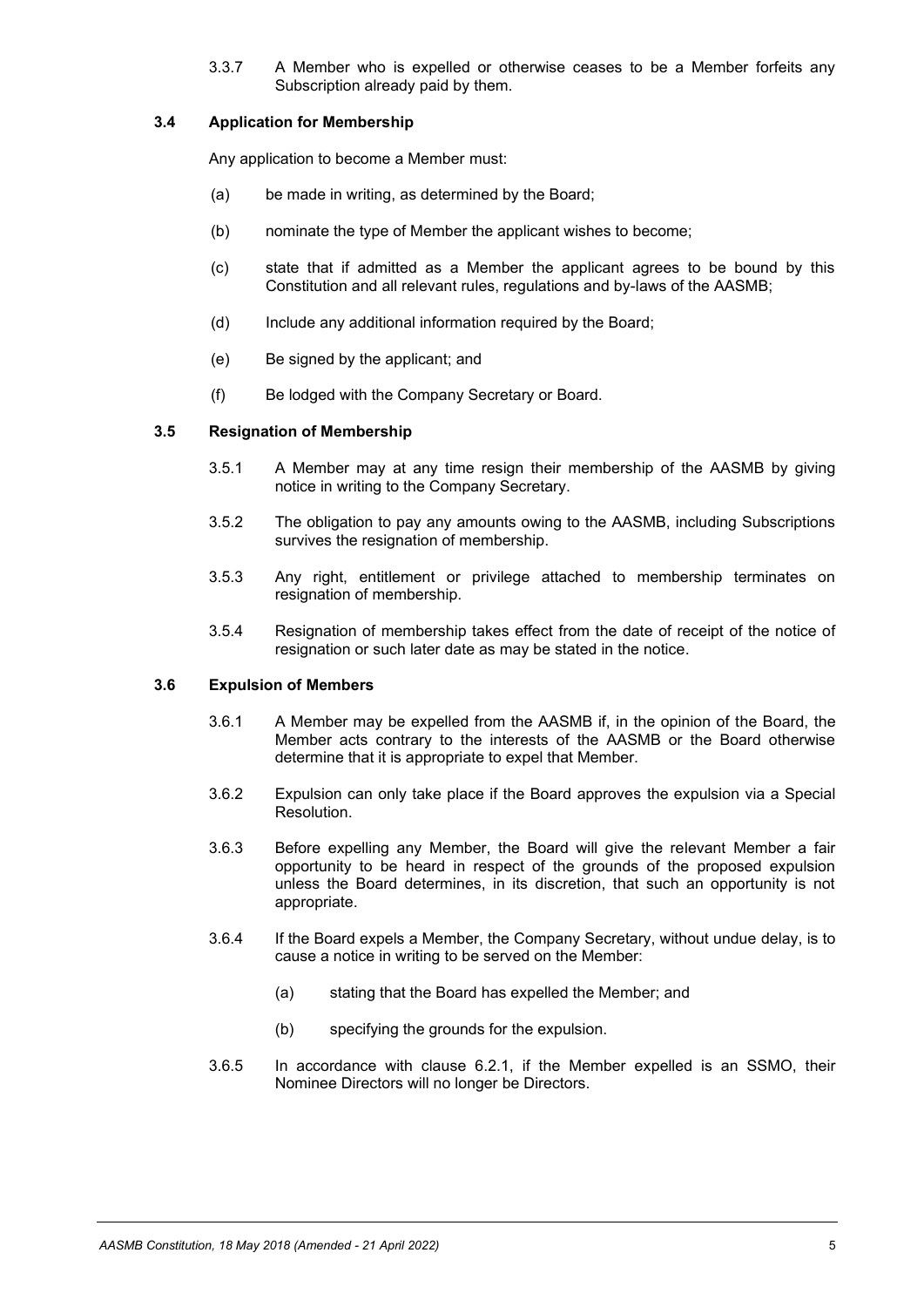#### **4. GENERAL MEETINGS**

## **4.1 Annual General Meeting**

- 4.1.1 The Annual General Meeting (AGM) of the AASMB is to be held at a time or place to be determined by the AASMB Board within the time limits set by the *Corporations Act* and Australian Securities and Investment Commission (ASIC) from the close of the AASMB financial year;
- <span id="page-8-0"></span>4.1.2 The business of an AGM is to include the following:
	- (a) ratification of annual Subscriptions as determined by the AASMB Board in accordance with clause [3.3.3;](#page-6-1)
	- (b) ratification of appointments of AASMB Directors other than Nominee Directors;
	- (c) approval of President's Allowance, Directors' reasonable travel reimbursements and CEO remuneration; and
	- (d) any other business required to be dealt with at an AGM by this Constitution or the *Corporations Act*.

## **4.2 Convening of General Meeting**

The AASMB Board may convene a General Meeting of the AASMB at any time.

#### **4.3 Requisition of General Meeting**

- 4.3.1 Voting Members may request the holding of a General Meeting by application to the Board.
- 4.3.2 The Board must convene a General Meeting within two months of receipt of the requisition.
- 4.3.3 No Voting Member shall request more than one General Meeting per year.
- 4.3.4 There can be no more than two General Meetings per year in total, including the AGM, unless agreed by an Ordinary Resolution of the Board.

## **4.4 Period of Notice**

- 4.4.1 Subject to the provisions of the *Corporations Act* as to agreements to short notice of meetings, at least twenty-one (21) days' notice of a General Meeting must be given to the Members entitled to receive that notice.
- 4.4.2 Where the nature of business proposed to be dealt with at a General Meeting requires a Special Resolution, the AASMB shall give at least twenty-one (21) days' notice to Members of the matters required and also indicating that the proposed resolution is a Special Resolution.

## **4.5 Notice of Meeting**

A notice of a General Meeting must specify:

- (a) the place, date and time of the meeting;
- (b) the general nature of the business to be transacted;
- (c) if a Special Resolution is to be proposed at the meeting the terms of that Special Resolution; and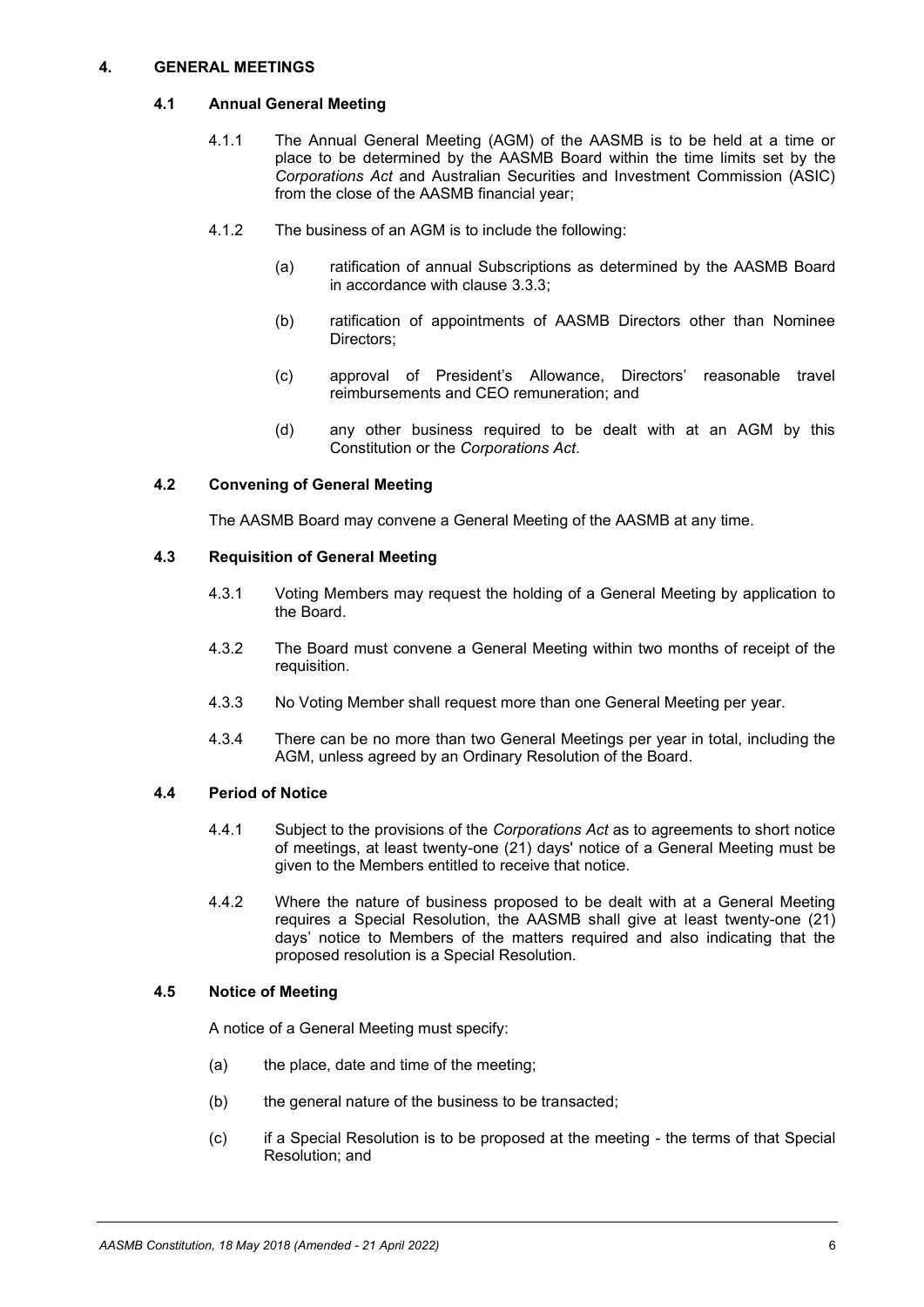(d) the mode of meeting and any details required to enable a Member to attend that meeting.

## **4.6 Agenda Items**

The Members may require the AASMB to place a proposed resolution on the agenda of a General Meeting.

## **4.7 Mode of Meeting**

- 4.7.1 The AASMB may meet for a General Meeting in person or, if the Board determines either generally or in any specified case, by telephone, or other instantaneous means of conferring for the dispatch of business (or by any combination of those means) which allows each eligible Voting Member to hear and be heard by each other person at the meeting.
- 4.7.2 A person entitled to be present at the meeting who can hear and be heard is deemed to be present at that meeting.

#### **4.8 Non-Receipt of Notice**

Any resolution passed at a General Meeting or at an adjourned General Meeting or any cancellation or adjournment of a General Meeting, is not invalid only because a person entitled to receive notice of the General Meeting, adjournment or cancellation of a General Meeting did not receive notice.

## **4.9 Cancellation or Postponement of Meeting**

- 4.9.1 The Board may cancel or postpone a General Meeting or an AGM it has convened by Ordinary Resolution of the Board, unless it contravenes the *Corporations Act*.
- 4.9.2 Notice of the cancellation of a General Meeting must:
	- (a) state the reason for the cancellation; and
	- (b) be given to each Voting Member; and
	- (c) be given to each other person or Member who received a notice of General Meeting or is otherwise entitled to be given notice under the *Corporations Act* or this Constitution.

#### **4.10 Adjournment of Meetings**

The Chairperson of a General Meeting at which a quorum is present may with the consent of the meeting by Ordinary Resolution adjourn the meeting to a time and place as determined by the Chairperson.

#### **4.11 Business at Adjourned Meeting**

The only business which an adjourned General Meeting may deal with is business which was left unfinished from the General Meeting which was adjourned.

## <span id="page-9-0"></span>**5. PROCEEDINGS AT GENERAL MEETINGS**

## <span id="page-9-1"></span>**5.1 Representation of Voting Members**

A Member may attend a General Meeting at which they are entitled to be present in any one of the following ways:

(a) in person; and in respect of a Voting Member that is a SSMO, such attendance must be via their Nominee Director/s unless otherwise specified in writing in advance of the meeting via the Company Secretary or President;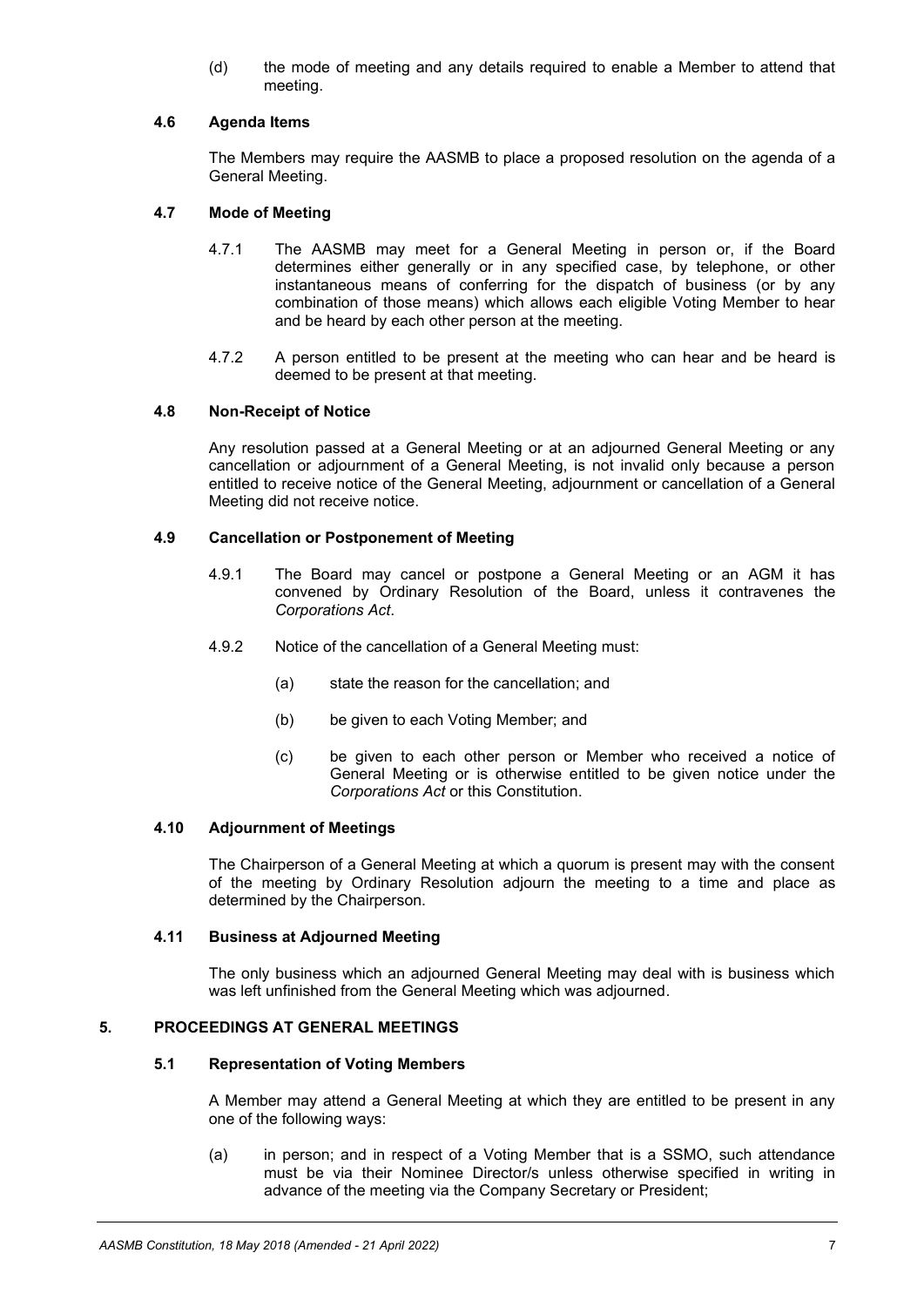- (b) by Proxy; or
- (c) by telephone, or other instantaneous means of conferring for the dispatch of business (or by any combination of those means) as agreed in writing by Company Secretary or President in advance of the General Meeting.

## **5.2 Quorum**

- 5.2.1 A quorum for a meeting of the AASMB shall be at least 60% of the Voting Members present and at least three (3) SSMO Voting Members.
- 5.2.2 An item of business may not be transacted at a General Meeting unless a quorum is present.
- 5.2.3 If a quorum is not present within 30 minutes after the time appointed for a General Meeting, the General Meeting may be dissolved at the discretion of the Chairperson.

#### **5.3 Chairperson**

- 5.3.1 The President of the AASMB Board shall be entitled to take the Chair at every General Meeting of the AASMB.
- 5.3.2 If the President is not present within 15 minutes after the time appointed for the holding of the meeting or is unable or unwilling to act, the following may be the Chairperson, in order of entitlement:
	- (a) the Vice President;
	- (b) a Director chosen by Voting Members present by Ordinary Resolution.
- <span id="page-10-0"></span>5.3.3 The Chairperson of a General Meeting:
	- (a) has charge of the general conduct of the meeting and of the procedures to be adopted at the meeting; and
	- (b) subject to the approval of Voting Members, may admit observers to, and may exclude or remove observers from, the meeting; and
	- (c) may invite people who are not Members or Proxies to attend and speak at any General Meeting if, in the opinion of the chairperson, it is in the interests of AASMB that they do so, but may remove such people from the General Meeting; and
	- (d) having regard to the *Corporations Act*, may terminate discussion or debate on any matter if the chairperson considers it necessary or desirable for the proper conduct of the meeting.
- 5.3.4 Any decision by the Chairperson under clause [5.3.3](#page-10-0) is final.

#### **5.4 Method of Voting**

- 5.4.1 Unless a provision of this Constitution or the *Corporations Act* requires a Special Resolution at a General Meeting, any decision of a General Meeting must be made by Ordinary Resolution.
- 5.4.2 Every resolution submitted to a General Meeting must be decided by those Voting Members present at the General Meeting in accordance with claus[e 5.1:](#page-9-0)
	- (a) in the first instance, on the voices; and
	- (b) at the discretion of the Chairperson, on a show of hands,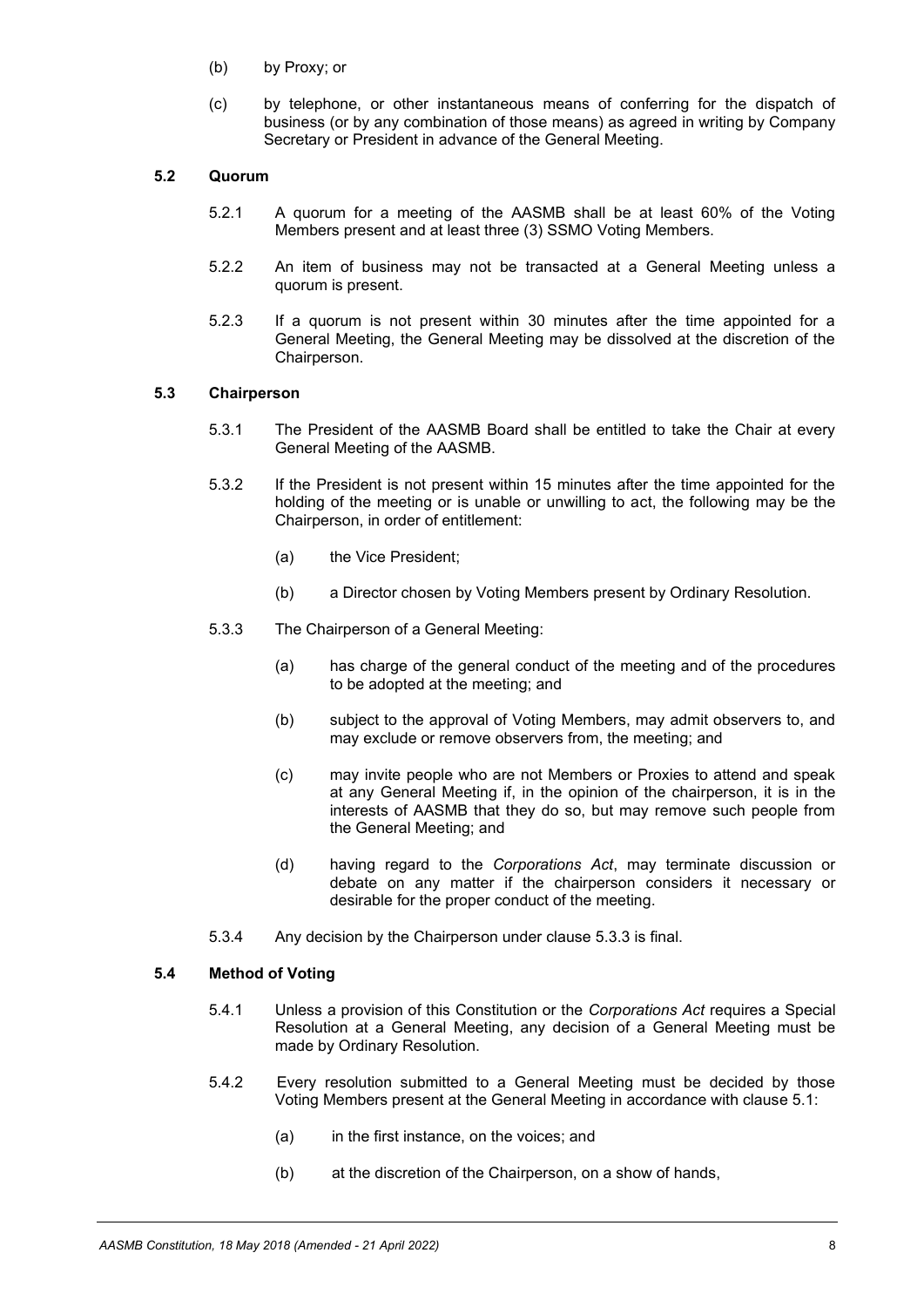unless a poll is requested by the Chairperson or any present Voting Member.

5.4.3 The Chairperson of the meeting will not have any additional or casting vote, irrespective of whether or not the Chairperson is entitled to vote on behalf of a Voting Member at a General Meeting, such as in person in their capacity as Nominee Director (see clauses [5.1\(a\)](#page-9-1) and [6.2.1\(d\)\)](#page-13-1), by Proxy or otherwise.

## **5.5 Circular Resolutions**

A document setting out a resolution, which has been signed by each Voting Member entitled to vote on that resolution, has effect as if that resolution had been passed at a General Meeting of the AASMB.

## **5.6 Several Documents Suffice**

For the purposes of Circular Resolutions, two or more documents in identical terms, each signed by one or more Voting Members are to be treated as one document provided that:

- 5.6.1 Each document is delivered to the Company Secretary or a legible copy of it is received via email or facsimile or other electronic format as agreed by the Board; and
- 5.6.2 When more than one Voting Member signs the document, the date of the resolution is the last date on which those documents were signed by a Voting Member.

## **5.7 Entitlement to Notice and to Attend**

- 5.7.1 The AASMB must give notice of every General Meeting to the following, each of whom is entitled to attend each General Meeting in accordance with this Constitution:
	- (a) every Voting Member;
	- (b) each Nominee Director;
	- (c) each member of the AASMB Executive Committee; and
	- (d) the AASMB CEO and Company Secretary.
- <span id="page-11-0"></span>5.7.2 Immediate Past President
	- (a) Provided approval has been given in advance in writing by at least two members of the AASMB Executive Committee, the Immediate Past President may be called upon for advice or invited in writing by the current President or Company Secretary to attend a General Meeting in an advisory capacity only with no voting rights, for a period up until the next AGM.
	- (b) The Immediate Past President will be entitled to the same reasonable travelling allowances for AASMB Directors as set out under clause 6.4 provided they are invited to attend the General Meeting by the current President or Company Secretary.
	- (c) The exception to paragraph [\(a\)](#page-11-0) above is in the event the Immediate Past President is also a Nominee Director or Proxy, in which case they will be entitled to attend General Meetings and vote in accordance with their rights as Nominee Director or Proxy only.
- <span id="page-11-1"></span>5.7.3 Honorary Treasurer

In circumstances where there has been an appointment of Honorary Treasurer in accordance with clause [6.6.5,](#page-14-0) the Honorary Treasurer: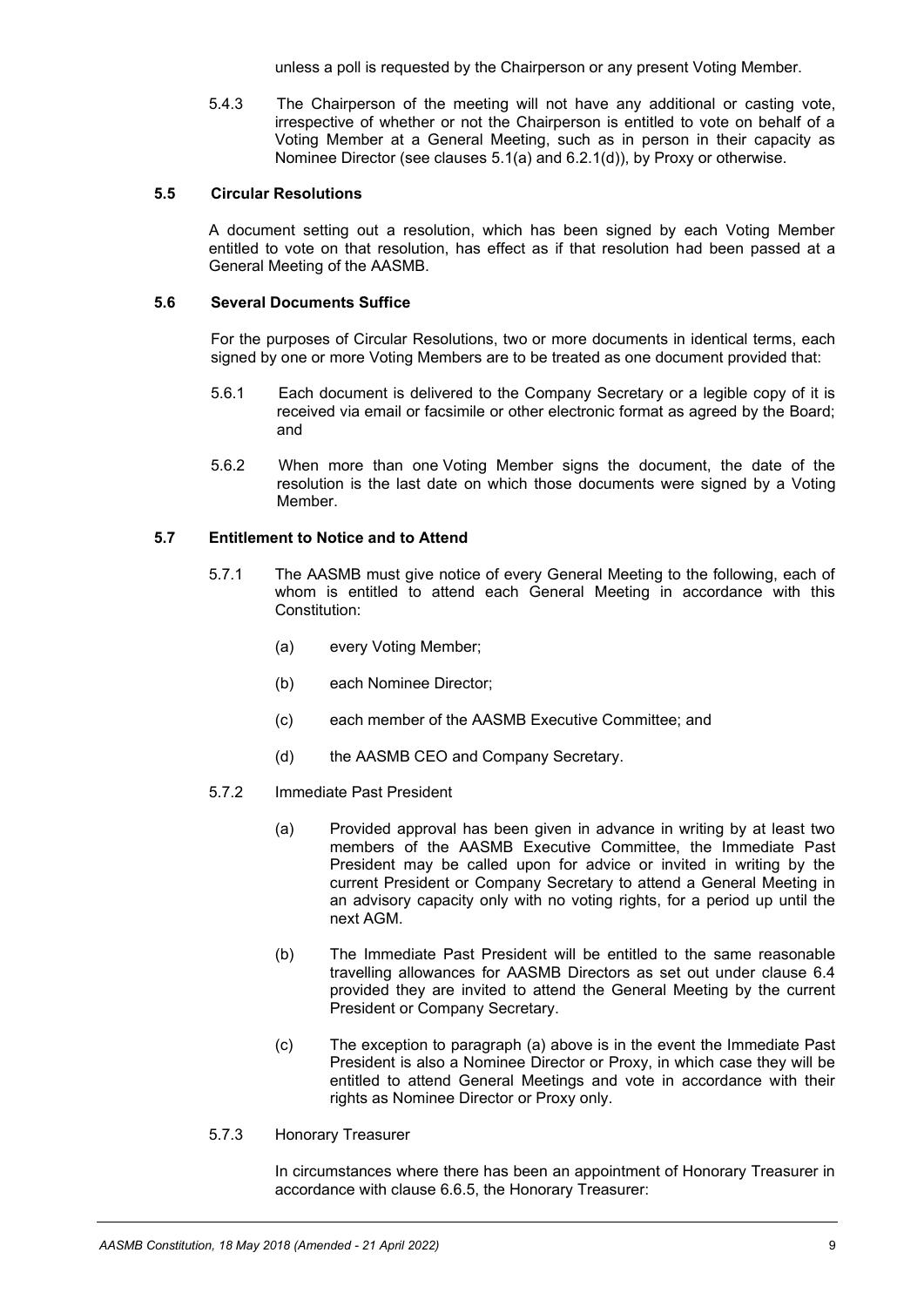- (a) is entitled to attend General Meetings only in an advisory capacity, for a period up until the next AGM, if approved via a Special Resolution at a properly convened Board meeting at the time they are appointed.
- (b) has no voting rights, unless they represent a Voting Member as a Nominee Director or Proxy at that same time, in which case they may vote in accordance with their rights as Nominee Director or Proxy only.
- 5.7.4 No other person is entitled to receive notices of General Meetings.
- 5.7.5 Each Member who is entitled to attend a General Meeting may only have one representative present at that General Meeting, except for each Voting Member who is an SSMO, in which case clause [5.1\(a\)](#page-9-1) applies.

## <span id="page-12-0"></span>**5.8 Entitlement to Vote**

- 5.8.1 Only Voting Members are entitled to vote at a General Meeting.
- 5.8.2 Each Voting Member will have the number of votes at a General Meeting as set out in Schedule 2, as amended from time to time.
- 5.8.3 Any change recommended by the Board to entitlement to additional votes of a Member is to be ratified by Special Resolution at an AGM.

### <span id="page-12-2"></span>**5.9 Appointment of Proxy**

- 5.9.1 Voting Members may appoint a Proxy to attend, speak and vote at a General Meeting by notice given to the Company Secretary in writing before the time of the General Meeting.
- 5.9.2 If the Voting Member is an SSMO, they may appoint up to the same number of Proxies as they have Nominee Directors, to attend, speak and vote at a General Meeting by notice given to the Company Secretary in writing before the time of the Meeting.

## **6. BOARD OF DIRECTORS**

#### **6.1 Composition of Board**

- 6.1.1 The Board is composed of Nominee Directors, the President and Independent Directors that may be appointed from time to time, each of which is a Director.
- 6.1.2 There shall be no more than ten (10) Directors sit on the Board, unless the President is not a Nominee Director, in which case there shall be no more than eleven (11) Directors sit on the Board.
- 6.1.3 Except for under clause [6.2.1,](#page-12-1) any change to the composition of the Board or the number of Directors is to be ratified by Special Resolution of Voting Members at an AGM.

## <span id="page-12-1"></span>**6.2 Types of Directors**

## 6.2.1 **Nominee Directors**

- (a) Subject to paragraphs [\(g\)](#page-13-2) and [\(h\),](#page-13-3) each SSMO Voting Member is entitled to nominate the number of Nominee Directors set out in Schedule 2.
- (b) Subject to clause [6.3](#page-13-4) and this clause [6.2.1,](#page-12-1) each Nominee Director may only be removed or replaced by the Voting Member who appointed them.
- (c) The Board may, by Special Resolution, compel a Voting Member to replace a Nominee Director.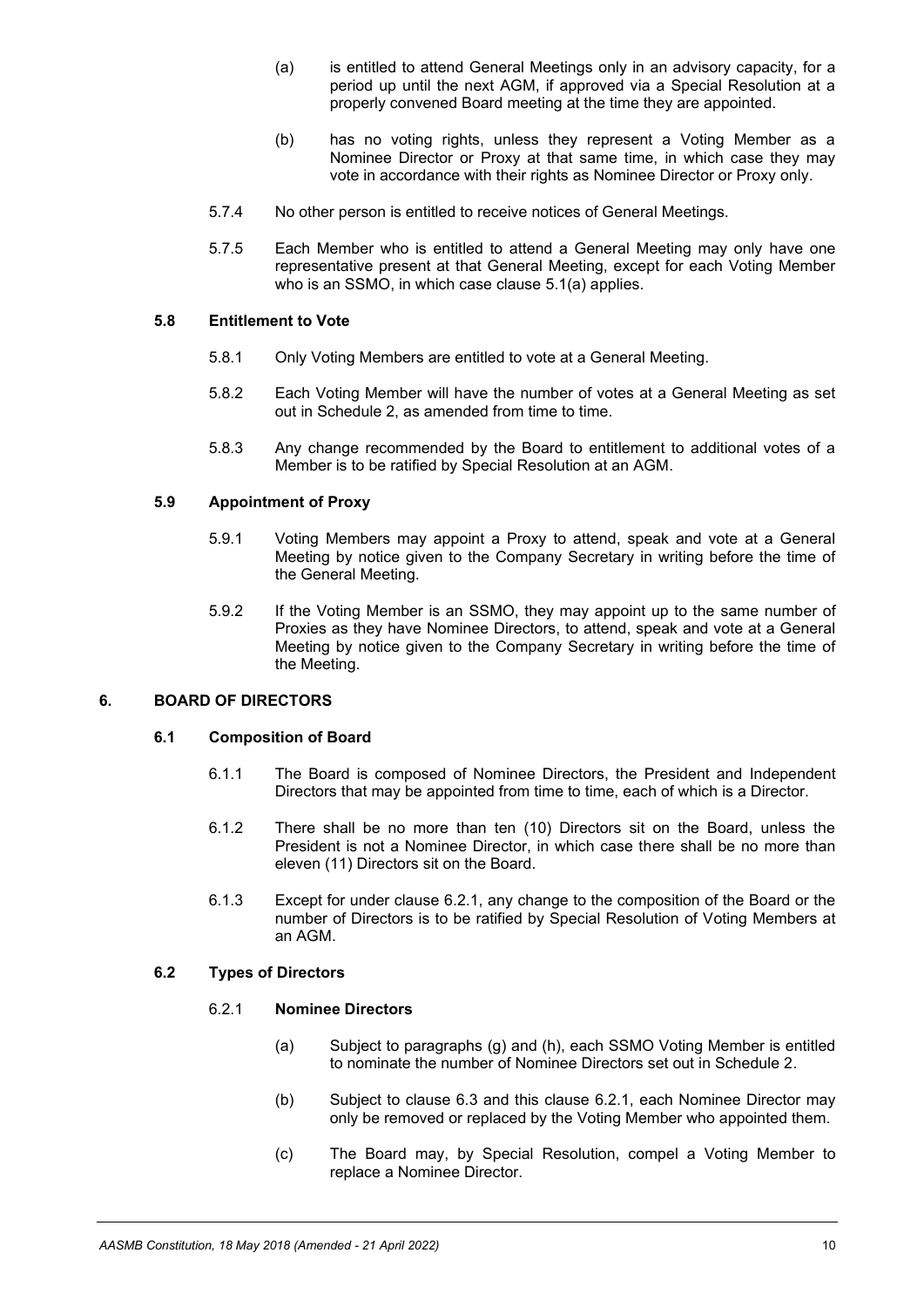- <span id="page-13-1"></span>(d) If a Nominee Director is appointed as the President, the Voting Member who appointed that Nominee Director may for a period no longer than the term of that Presidency, appoint an additional Nominee Director to the Board, in which case the President will cease to be a Nominee Director for the term of that additional Nominee Director appointment. For the avoidance of doubt, if an additional Nominee Director is not appointed by relevant Voting Member, the President will remain as the Nominee Director of that Voting Member.
- (e) Each Nominee Director appointed by a SSMO Voting Member must be a registered stud breeder and/or be a member of that SSMO's state management committee.
- (f) Each appointment, removal or replacement of a Nominee Director to the Board shall be made in writing from the SSMO's secretary to the Company Secretary and each appointment or replacement will be effective after the Company Secretary has received completed copies of any relevant documents requested by the Company Secretary in relation to the appointment or replacement.
- (g) Unless agreed in writing by the Company Secretary, if a SSMO Voting Member does not pay their annual Subscription by the due date, their Nominee Directors will cease to be a Director.
- (h) A Nominee Director will cease to be a Director if the SSMO that nominated them ceases to be a Voting Member.

## <span id="page-13-6"></span><span id="page-13-3"></span><span id="page-13-2"></span>6.2.2 **Independent Directors**

- (a) The Board may from time to time appoint persons to be Independent Directors whose skills, qualifications and experience would serve the interest of AASMB.
- (b) The appointment of an Independent Director is to be ratified at a General Meeting or AGM via Special Resolution before the Director takes office.
- (c) An Independent Director is not entitled to vote on the appointment of any Independent Director.
- (d) An Independent Director need not be a Member of the AASMB.

## <span id="page-13-4"></span>**6.3 Term of Directors**

No person shall occupy the role of Director of the AASMB for more than 10 years in succession.

## <span id="page-13-0"></span>**6.4 Reimbursement to Directors**

- 6.4.1 A Director may be reimbursed reasonable travelling and accommodation expenses incurred when travelling to or from meetings of the Board, General Meetings (if expected to attend by the Board or this Constitution) or when otherwise engaged in carrying out the duties of a Director. The amount claimed in any year may not exceed the maximum amount last fixed by the Board at an AGM or General Meeting.
- 6.4.2 Only the President is entitled to a President's Allowance which is an amount set by Voting Members at an AGM or General Meeting.

## <span id="page-13-5"></span>**6.5 Executive Committee**

6.5.1 The Executive Committee is made up of the President, Vice President and Treasurer, however if the Vice President is the Treasurer, the Board must elect a third person to fill the additional Executive Committee role and this person shall be known as the Additional Executive.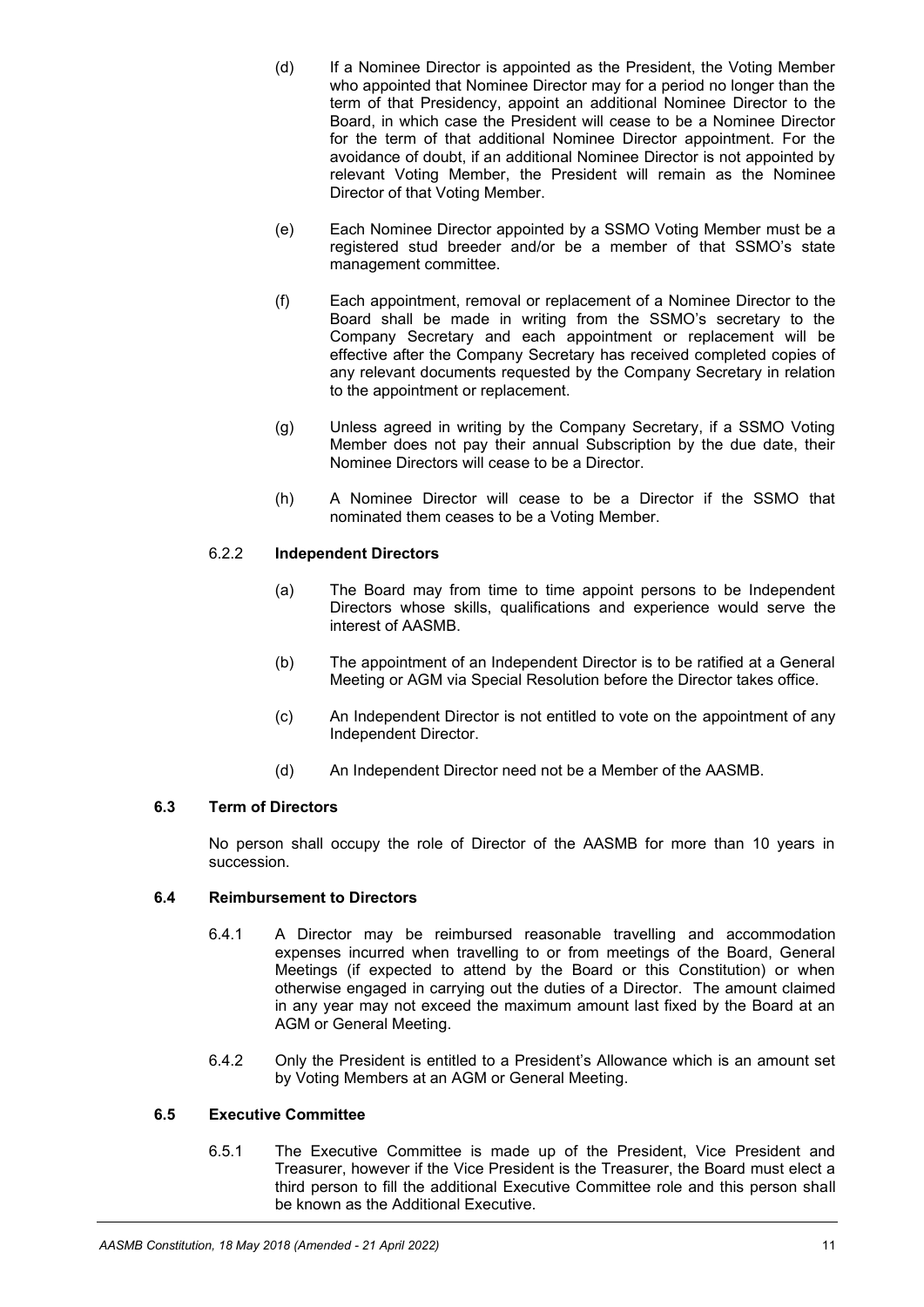- 6.5.2 The Executive Committee is responsible for overseeing the day to day operations and administration of the AASMB.
- 6.5.3 The Board may delegate any of the powers of the Board to the Executive Committee on the terms and subject to any restrictions the Board decides, and may revoke the delegation at any time.
- 6.5.4 The Executive Committee may from time to time appoint additional Directors or non-Directors to be part of the Executive Committee, such as the AASMB CEO.

#### **6.6 Office Bearers**

- 6.6.1 Office Bearers shall consist of:
	- (a) the President, who will also be the Chairperson of the Board and whose public title shall be "President of The Australian Association of Stud Merino Breeders Limited";
	- (b) the Vice President, who will also be the Deputy Chairperson of the Board;
	- (c) the Treasurer; or pursuant to Clause [6.6.2,](#page-14-1) the Honorary Treasurer;
	- (d) the Additional Executive, if Vice President and Treasurer are the same person; and
	- (e) the Company Secretary.
- <span id="page-14-1"></span>6.6.2 With the exception of Honorary Treasurer and the Company Secretary, only AASMB Directors are eligible to be nominated as Office Bearers.
- 6.6.3 The President must be the owner of a Registered Australian Merino Sheep Stud which is situated within Australia and/or a member of an SSMO state management committee.
- 6.6.4 Only the AASMB CEO or a Director are eligible to be nominated as Company Secretary.
- <span id="page-14-0"></span>6.6.5 An Honorary Treasurer is only to be appointed in the event the position of Treasurer cannot be adequately filled by a Director of the AASMB. Refer clause [5.7.3.](#page-11-1)
- <span id="page-14-2"></span>6.6.6 The Voting Members shall elect each Office Bearer via Ordinary Resolution at a General Meeting; with the exception of the Company Secretary who will be appointed by the AASMB Board of Directors in line with the Corporations Act.
- 6.6.7 A nomination for election as an Office Bearer is to be done either verbally at an AGM or in writing; alternatively, this could be done at a General Meeting or Special General Meeting should the circumstances require. Nomination is to be:
	- (a) accompanied by the consent of the person being nominated; and
	- (b) lodged with the Company Secretary before or at the meeting at which the election is to be held.

## **6.7 Term of Office Bearers**

- 6.7.1 The term of each Office Bearers is a maximum of one year expiring at the conclusion of the AGM following their election.
- 6.7.2 The term of an Office Bearer also expires in the event that person ceases to be eligible to be an Office Bearer in accordance with clause [6.8.](#page-15-0)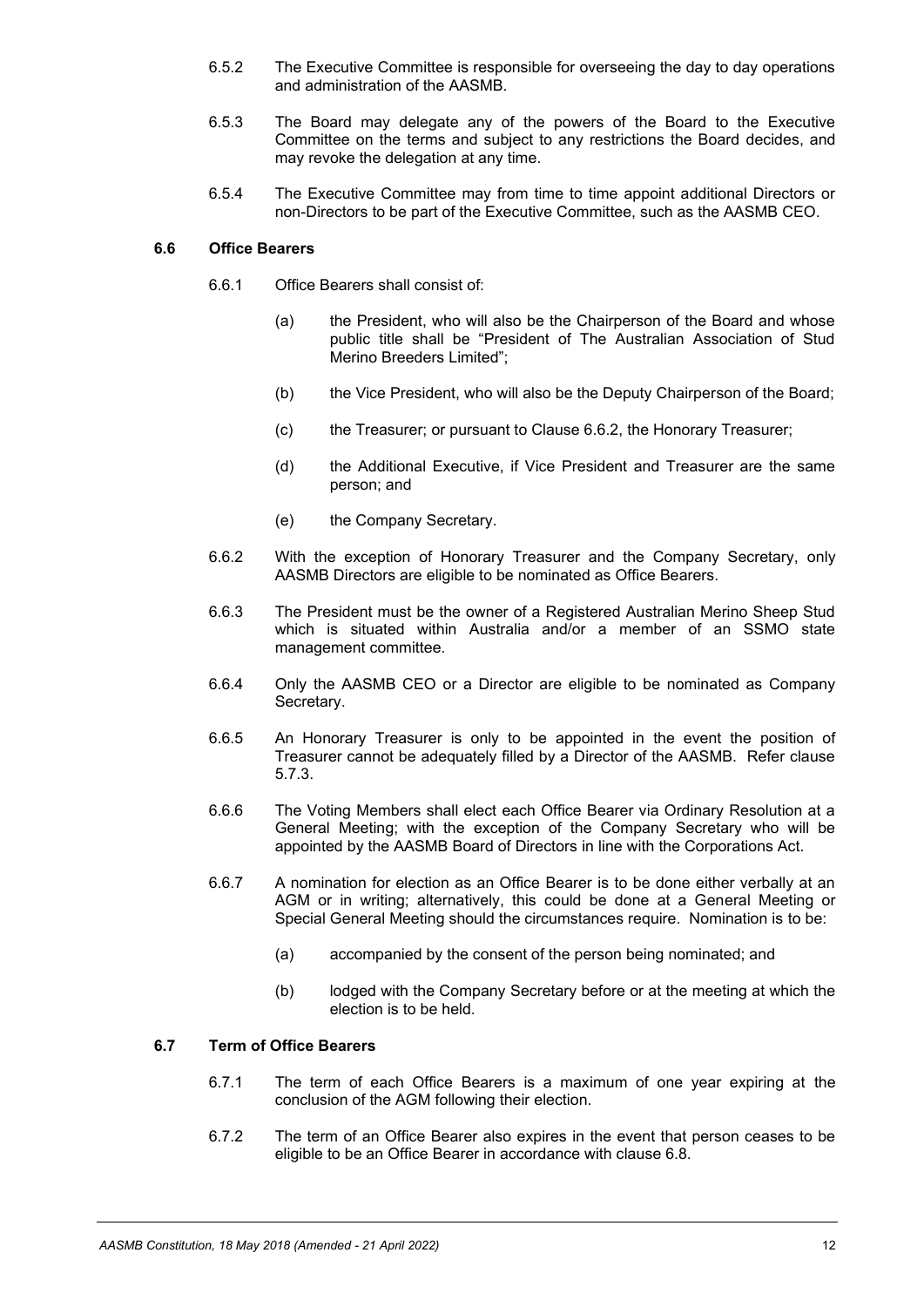6.7.3 No person shall occupy the office of the President for more than three (3) years in succession, unless under exceptional circumstances as determined by the AASMB Board via Special Resolution.

## <span id="page-15-0"></span>**6.8 Suspension and Vacation of Office of Director**

- 6.8.1 The office of a Director of the Board, or Office Bearer, is automatically vacated if the Director or Office Bearer:
	- (a) ceases to be a Director by virtue of, or becomes prohibited from being a Director because of an order made under, the *Corporations Act*; or
	- (b) becomes bankrupt or insolvent or makes an arrangement or composition with creditors of his or her joint or separate estate generally; or
	- (c) becomes of unsound mind or someone whose person or estate is liable to be dealt with in any way under a law relating to mental health; or
	- (d) resigns office in writing or refuses to act; or
	- (e) is an SSMO Nominee Director or President and ceases to be the owner of a Registered Australian Merino Sheep Stud which is situated within Australia and/or a member of its nominating SSMO, with the exception of the Honorary Treasurer.
- 6.8.2 A Director or Office Bearer is suspended from that office if they are nominated as a candidate to a parliament from the date of issue of writs until the declaration of the poll.
- 6.8.3 The office of a Director or Office Bearer is vacated if they are elected to a parliament.

## **6.9 Casual Vacancies**

- 6.9.1 If a Director resigns or vacates office, the Board may fill the vacancy as the Board sees fit.
- 6.9.2 If a Nominee Director resigns, is removed in accordance with clause [6.2.1](#page-12-1) or vacates office, the relevant SSMO Voting Member from which the Director was nominated, must appoint another Nominee Director to fill that office by notifying the Company Secretary in writing.
- 6.9.3 Any appointment to fill a casual vacancy in accordance with this provision:
	- (a) is for the balance of the unexpired term of office; and
	- (b) is to be ratified at the next following AGM.
- 6.9.4 If the offices of President or Vice President become vacant for any reason, an election is to be held to fill the vacancy.
- 6.9.5 An election is to be held in a manner determined by the Board and to be ratified at the next AGM.

# **7. DIRECTORS' DUTIES AND INTERESTS**

#### **7.1 AASMB Directors' Roles and Responsibilities**

- 7.1.1 Directors Duties and Interests are set out in the AASMB Directors' Manual.
- 7.1.2 It is the responsibility of each Director to read, understand and carry out those duties.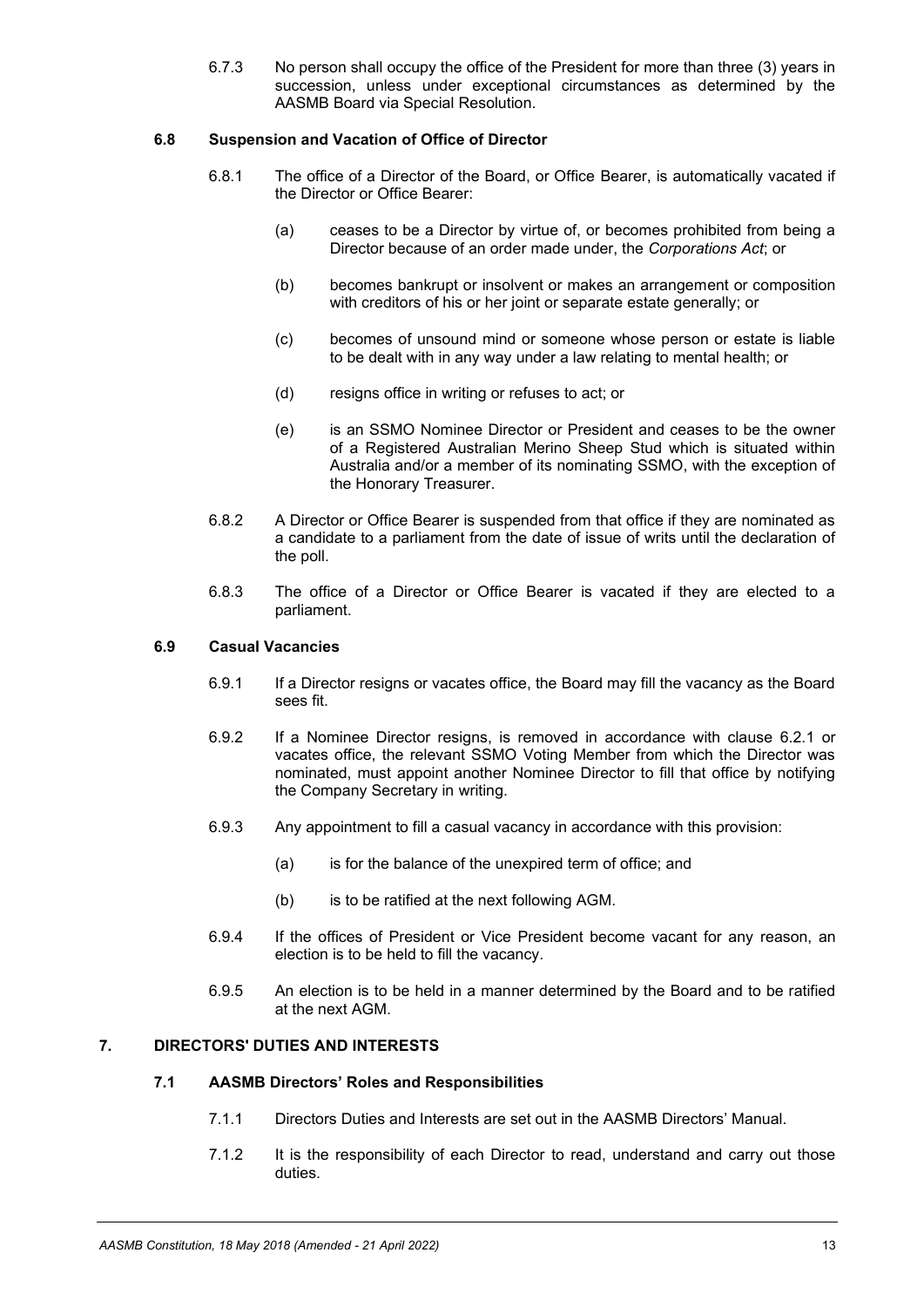## **7.2 Directors Conflict of Interest**

- 7.2.1 Whilst Nominee Directors have been appointed to represent the SSMO that nominated them, all Nominee Directors are bound by an overriding duty to act in the best interests of the AASMB as a whole.
- 7.2.2 Directors must notify the AASMB Board as soon as they become aware of a conflict of interest.
- 7.2.3 In the event the Board needs to discuss or vote on a matter related to a conflict of interest of either a particular SSMO or individual Nominee Directors:
	- (a) The Chairperson has the right to ask the particular Nominee Director/s to leave the meeting and/or exclude them from any future meetings on the matter.
	- (b) The particular Nominee Director/s will not be entitled to vote on that matter.
	- (c) In the event the relevant SSMO has more than one Nominee Director, and the matter relates to a conflict of interest of the individual Nominee Director, the Chairperson has the right, in consultation with the remaining Directors to determine if the second Nominee Director is entitled to vote on the matter.

## **8. POWERS OF THE BOARD**

## **8.1 Exercise and Delegation of Powers**

- 8.1.1 The Board may exercise all the powers of AASMB, except for those powers required to be exercised by General Meeting.
- <span id="page-16-0"></span>8.1.2 Subject to clause [4.1.2\(a\),](#page-8-0) the Board is to determine
	- (a) the amount of Subscriptions and/or fees payable by Members; and
	- (b) the manner in which Subscriptions and/or fees are payable.
- 8.1.3 Any determination under clause [8.1.2\(a\)](#page-16-0) must be ratified or otherwise determined by a General Meeting in accordance with clause [3.3.3.](#page-6-1)
- 8.1.4 The Board may delegate to a committee, the CEO or to each or any SSMO Voting Member the whole or such of its functions, powers and discretions as the AASMB Board may from time to time determine.

## <span id="page-16-2"></span>**8.2 Regulations, Rules and By-laws**

- 8.2.1 Subject to clause [8.2.2,](#page-16-1) the Board may make, amend, substitute or repeal any regulations, rules or by-laws it considers necessary or desirable for the proper control, administration and management of AASMB via notice to all Voting Members at least twenty-one (21) days prior to an AGM or Special General Meeting.
- <span id="page-16-1"></span>8.2.2 Determinations of the Board made under clause [8.2.1](#page-16-2) must be approved at a General Meeting or AGM by a Special Resolution before coming into effect.
- 8.2.3 The amendment or repeal of any regulations, rules or by-law does not affect the validity of anything done under it before its substitution or repeal.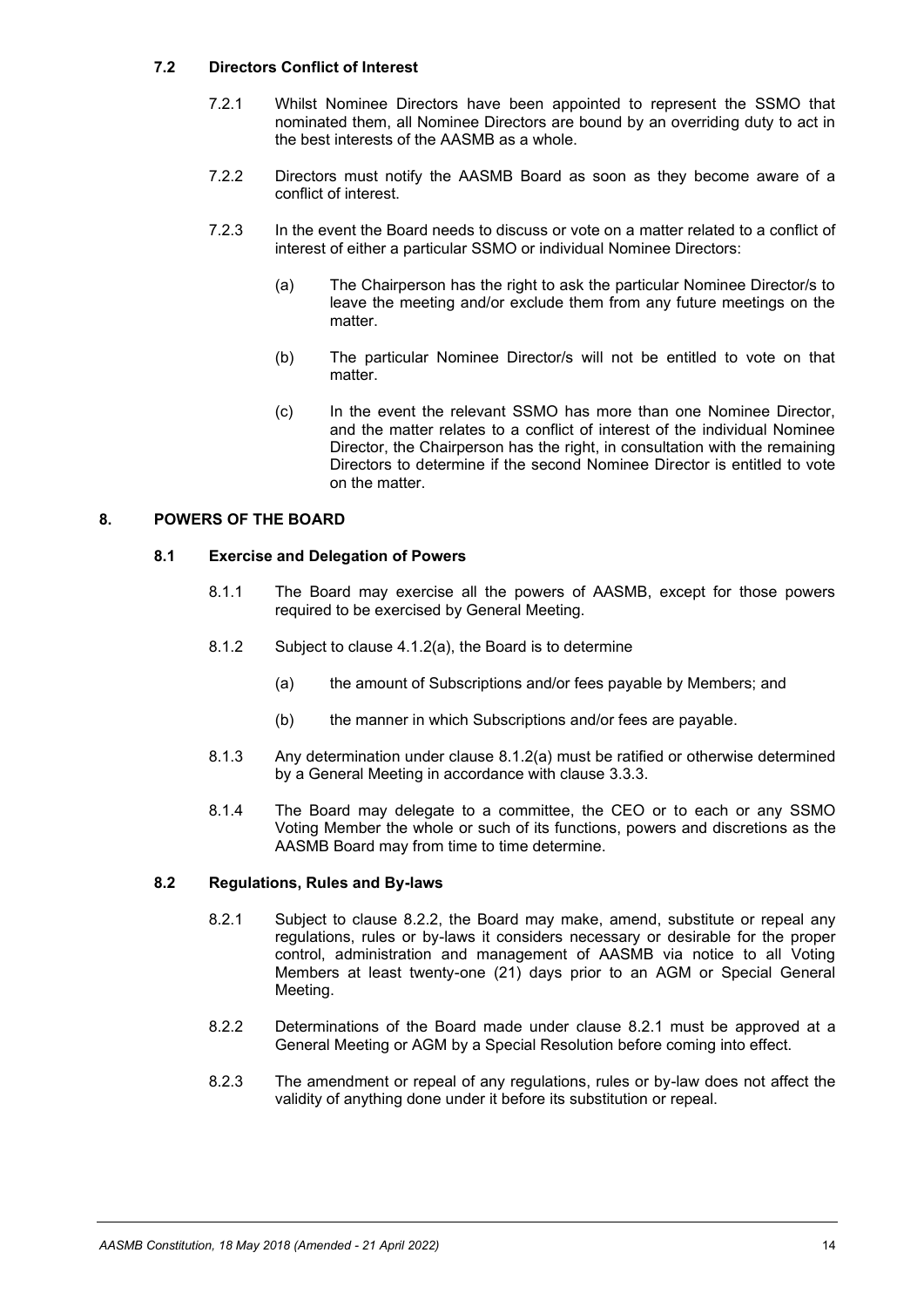## **9. PROCEEDINGS OF THE BOARD**

## <span id="page-17-0"></span>**9.1 Form of Meeting**

- 9.1.1 A meeting of the Board may be held using any technology as agreed by the Directors.
- 9.1.2 A Director is treated as present at a meeting by telephone or other instantaneous means of conferring if the Director is able to hear the entire meeting and be heard by all others attending the meeting.
- 9.1.3 Where the Board holds a meeting solely or partly by telephone or other instantaneous means of conferring the meeting is to be treated as held at the place at which at least one of the Directors present at the meeting is physically located as is agreed by those Directors present at the meeting.

## **9.2 Convening of Board Meeting**

- 9.2.1 The Chairperson may at any time convene a meeting of the Board.
- 9.2.2 The Company Secretary must convene a meeting of the Board on the written request of the Directors.
- 9.2.3 The Company Secretary is to give notice of each meeting of the Board to each Director by post, facsimile or electronic transmission at least seven days before the date of the meeting whenever practicable.

## **9.3 Chairperson of Board Meetings**

- 9.3.1 The President is to act as the Chairperson and chair meetings of the Board.
- 9.3.2 If the President is not present within 15 minutes after the time appointed for the holding of a Board meeting or is unable or unwilling to act, the following may be the Chairperson, in order of entitlement:
	- (a) the Vice President
	- (b) a Director chosen by Ordinary Resolution of the Directors present in person, by proxy, by any other means permitted by clause [9.1.2](#page-17-0) or by Alternate Director.

## **9.4 Voting**

- 9.4.1 Each Director has one vote.
- 9.4.2 A question arising at a meeting of the Board is to be decided by the votes of the Directors present and entitled to vote.
- 9.4.3 Unless a provision of this Constitution or the *Corporations Act* expressly states otherwise, any decision of the Board must be made by Ordinary Resolution.
- 9.4.4 The Chairperson of the meeting shall not have any additional or casting vote.

## <span id="page-17-1"></span>**9.5 Written Resolution of Directors**

If all the Directors entitled to receive notice of a meeting of the Board and to vote on a resolution sign a document to the effect that they support the resolution (the terms of which are set out in the document), a resolution in those terms is for all purposes to be treated as having been passed at a duly convened meeting of the AASMB Board held on the date and at the time when the last Director signed the document.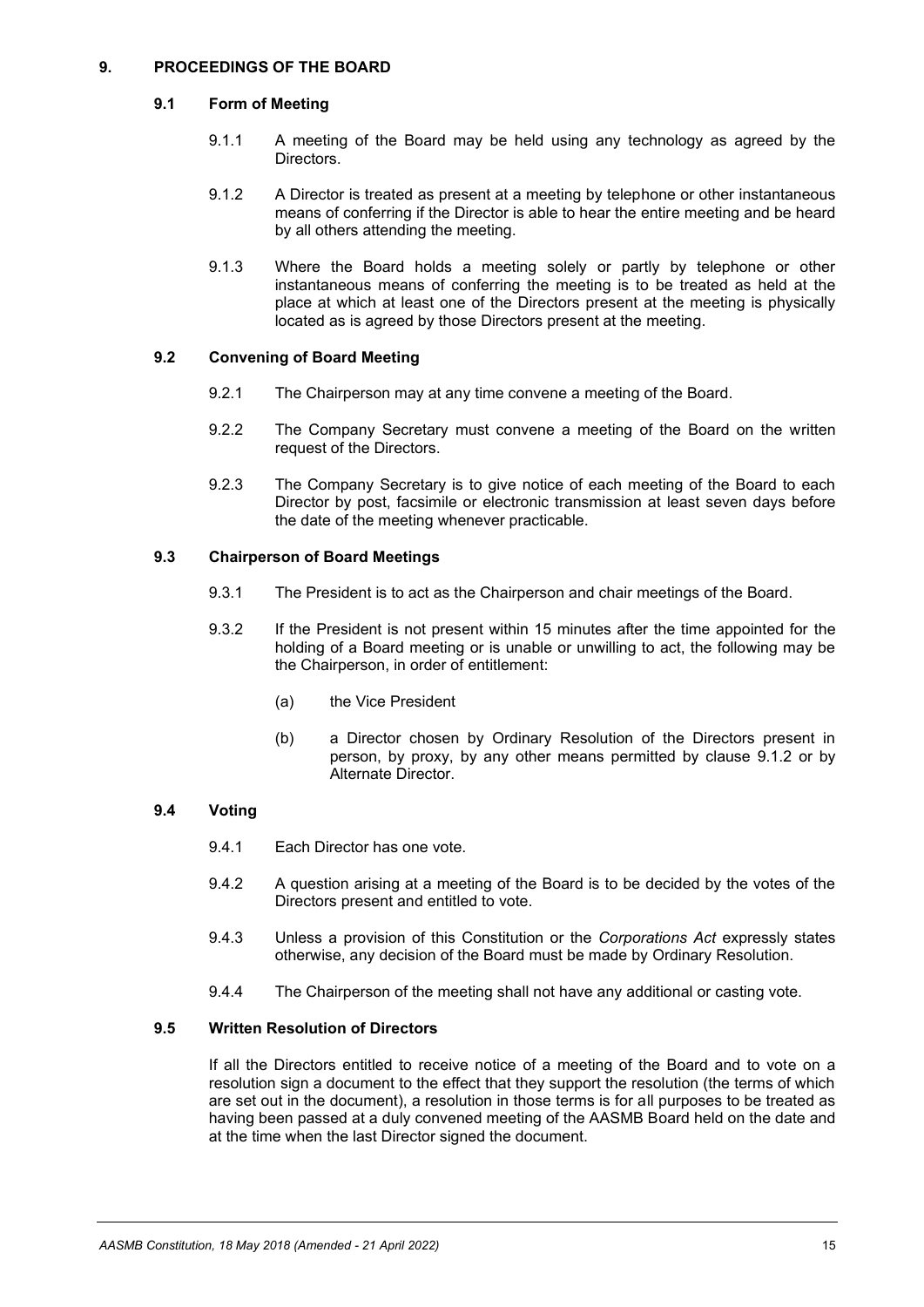#### **9.6 Several Documents Suffice**

For the purpose of clause [9.5:](#page-17-1)

- 9.6.1 Two or more separate documents in identical terms, each of which is signed by one or more Directors, are treated as one document; and
- 9.6.2 An electronic or facsimile message containing the text of the document expressed to have been signed by a Director and sent to the AASMB is a document signed by that Director at the time of its receipt by the AASMB.

#### **9.7 Quorum**

- 9.7.1 Subject to Clause 9.7.3, a quorum for a meeting of the Board is 60% of Directors and must include Nominee Directors representing at least three SSMOs.
- 9.7.2 The continuing Directors may act notwithstanding a vacancy in their number.
- 9.7.3 If the number of Directors attending a meeting, which has been validly convened, is reduced below 60%, then those continuing Directors, except in an emergency, may act only for the purpose of convening a General Meeting.

## **9.8 Validity of Acts of Directors**

All acts done at a meeting of the Board, or by a person acting as a Director, are valid notwithstanding that:

- (a) there was any defect in the appointment or continuation in office of a person as a Director or of a person so acting; or
- (b) a person acting as a Director was disqualified or was not entitled to vote.

#### **9.9 Confidentiality**

All members of the Board will maintain the confidential nature of all sensitive and proprietary documentation and information that they encounter as part of their role with the Board.

## **10. COMPANY ADMINISTRATION**

#### <span id="page-18-0"></span>**10.1 Chief Executive Officer (CEO)**

- 10.1.1 The Board may appoint a person as CEO for any period and on any condition it considers appropriate on the following basis:
	- (a) The CEO must not be a Director; and
	- (b) The CEO does not need to be the owner of a Registered Australian Merino Sheep Stud.
- 10.1.2 The CEO may act as the Company Secretary and Public Officer of AASMB for the purposes of the *Corporations Act* and this Constitution.
- 10.1.3 The CEO:
	- (a) has the right to notice of all General Meetings and Board meetings; and
	- (b) subject to any resolution of the Board, has the right to attend and speak at those meetings; and
	- (c) has no right to a vote at those meetings.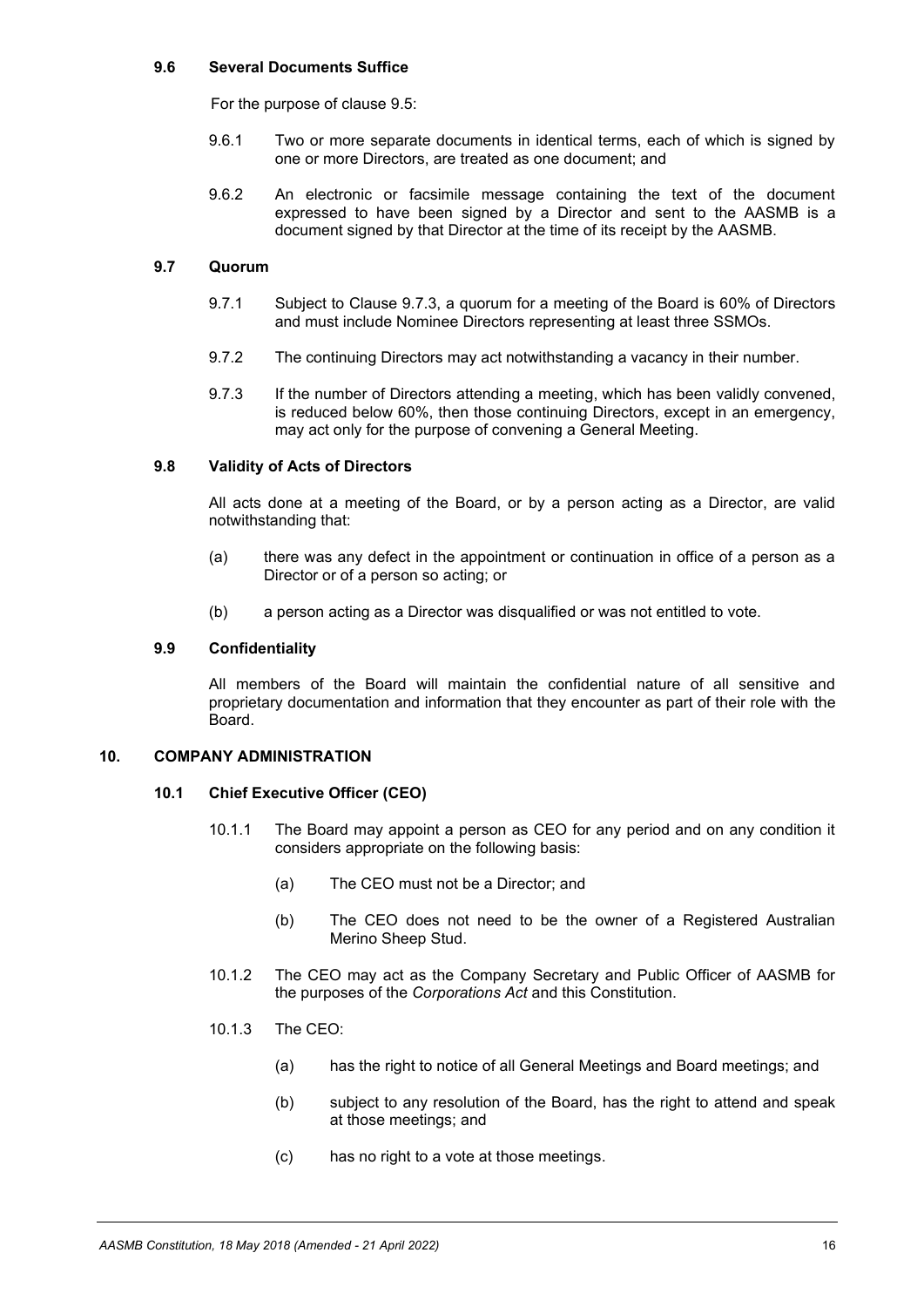10.1.4 In the absence of the CEO, the Board may appoint another person to act as CEO during that absence.

## **10.2 Minutes**

- 10.2.1 The Board must cause minutes to be made of:
	- (a) the names of the directors and others present at each Board meeting; Executive Committee meeting, Board committee meeting and General Meeting;
	- (b) the resolutions of each meeting; and
	- (c) the recommendations of each meeting.
- 10.2.2 The Board must cause all minutes made to be:
	- (a) signed by the Chair of the meeting or by the Chair of the next succeeding meeting of the same committee.
	- (b) entered in the relevant minute book of the AASMB or any other means of recording keeping as agreed via Ordinary Resolution of the Board and in accordance with the *Corporations Act*.
- 10.2.3 The minutes of General Meetings shall be available to any Member, as the case may be at any time practical for perusal.

#### **10.3 Common Seal**

- 10.3.1 The Board shall provide for the safe custody of the Common Seal of the AASMB.
- 10.3.2 The Seal shall be used only by the authority of the Board or of a committee of the Board authorised by the Directors.

#### **10.4 Mode of Execution of Authority**

Without limiting any other manner of execution, in the instance where the AASMB does not have or require a common seal, an instrument is validly executed on behalf of the AASMB if the instrument is signed under hand by a Director and another person who is either a Director or Company Secretary.

#### **11. ACCOUNTS, INSPECTION OF RECORDS, AUDIT AND RESERVES**

#### **11.1 Company to Keep Accounts**

The Board must cause the AASMB to keep the accounting records as required by the *Corporations Act*.

#### **11.2 Inspection of Records**

- 11.2.1 Members may on request inspect the minutes of General Meetings.
- 11.2.2 Subject to clause [11.2.3,](#page-19-0) a person who is not a Director does not have the right to inspect any of the board papers, books, records or documents of the AASMB, except as provided by law or this Constitution, or as authorised by the Board or by an Ordinary Resolution of the Voting Members.
- <span id="page-19-0"></span>11.2.3 Subject to the *Corporations Act*, the Board may:
	- (a) refuse to permit a Member or any other person or organisation to inspect records of the AASMB that relate to confidential, personal, employment, commercial or legal matters or where to do so may be prejudicial to the interests of the AASMB; or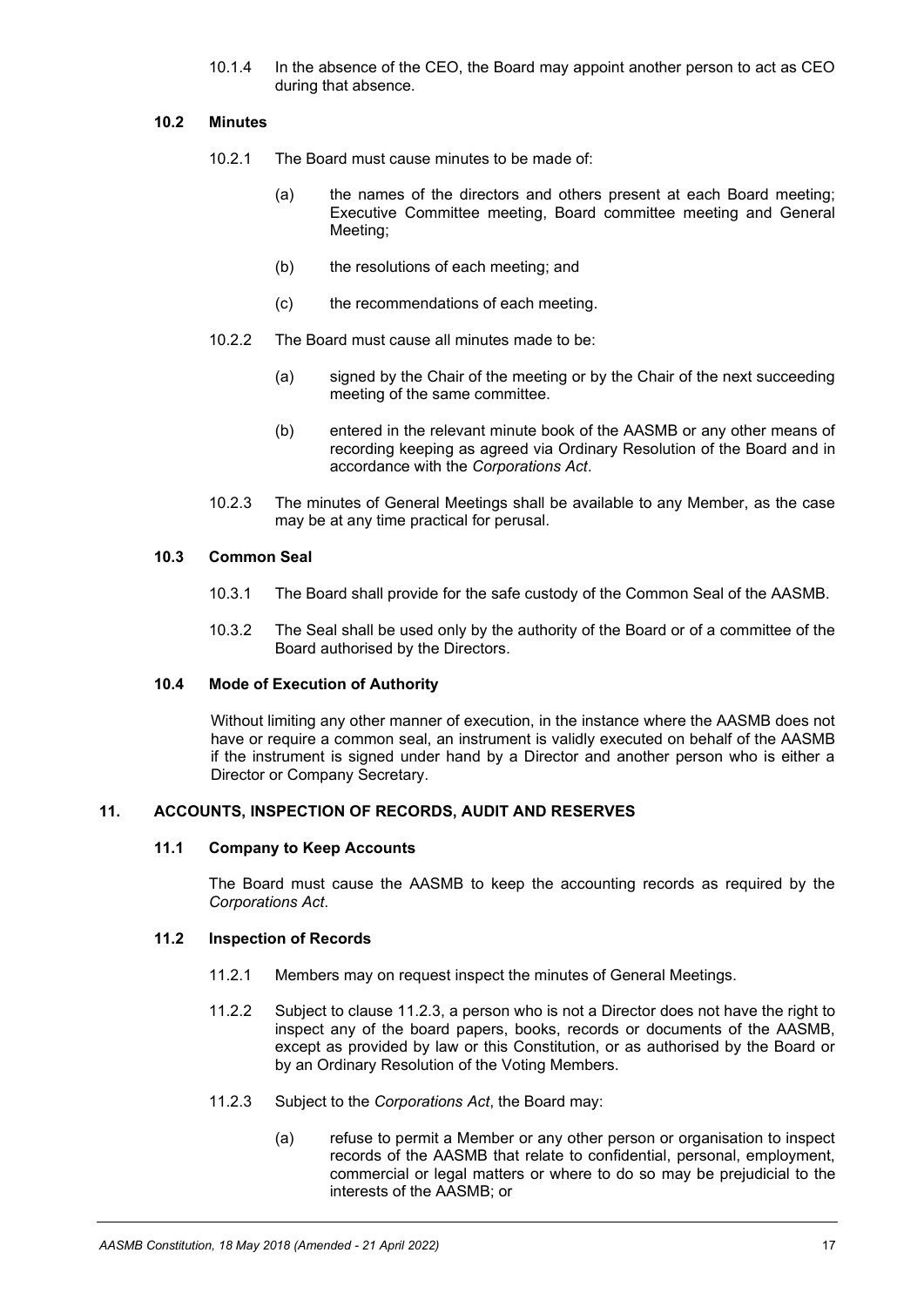(b) determine whether and to what extent, and at what time and place and under what conditions, any records or documents of the AASMB shall be open to inspection of Members (other than Directors).

#### **11.3 Audit**

If required by the *Corporations Act* to do so, the Board must cause the accounts of the AASMB to be audited as required by the *Corporations Act*.

## **11.4 Bank Accounts**

- 11.4.1 The Board may open and maintain a bank account or bank accounts in such places as the Board may from time to time determine.
- 11.4.2 Each banking account will be operated by the CEO and/or Company Secretary as determined by the Board, in the name of the AASMB and overseen by the Treasurer.
- 11.4.3 The President, Vice President or Additional Executive may be nominated by the Board to act as an operator or overseer of the AASMB bank accounts in the event the CEO/Company Secretary or Treasurer are unable to do so for an extended period of time.

## **11.5 Accumulation of Reserves**

The Board may do either or both of the following with the funds of the AASMB:

- 11.5.1 set aside any sum the Board determines as reserves to be applied, in the Board's discretion, for any purpose it considers to be appropriate; and
- 11.5.2 carry forward any amount from them which the Board considers ought to be transferred to a reserve.

## **12. FLOCK BOOK**

#### <span id="page-20-0"></span>**12.1 Register of Australian Stud Merino Flocks**

- 12.1.1 The AASMB shall maintain a Flock Book in which shall be registered flocks of stud Merino sheep in Australia.
- 12.1.2 The AASMB Flock Book Regulations, Rules and By-laws set out the terms and conditions of registered Merino and Poll Merino studs and sheep which all Members agree to abide by.
- 12.1.3 The substitution or repeal of an AASMB Flock Book regulation, rule or by-law does not affect the validity of anything done under it before its substitution or repeal.

#### **13. WINDING UP**

#### **13.1 Winding Up Generally**

- 13.1.1 If the AASMB is wound up and after satisfaction of all debts and liabilities, there remains any property, that property must not be paid to or distributed amongst the Members of the AASMB.
- 13.1.2 The property must be given or transferred to some other institution or body having objects similar to the objects of the AASMB, and that institution or body must apply the property solely towards the promotion of its object.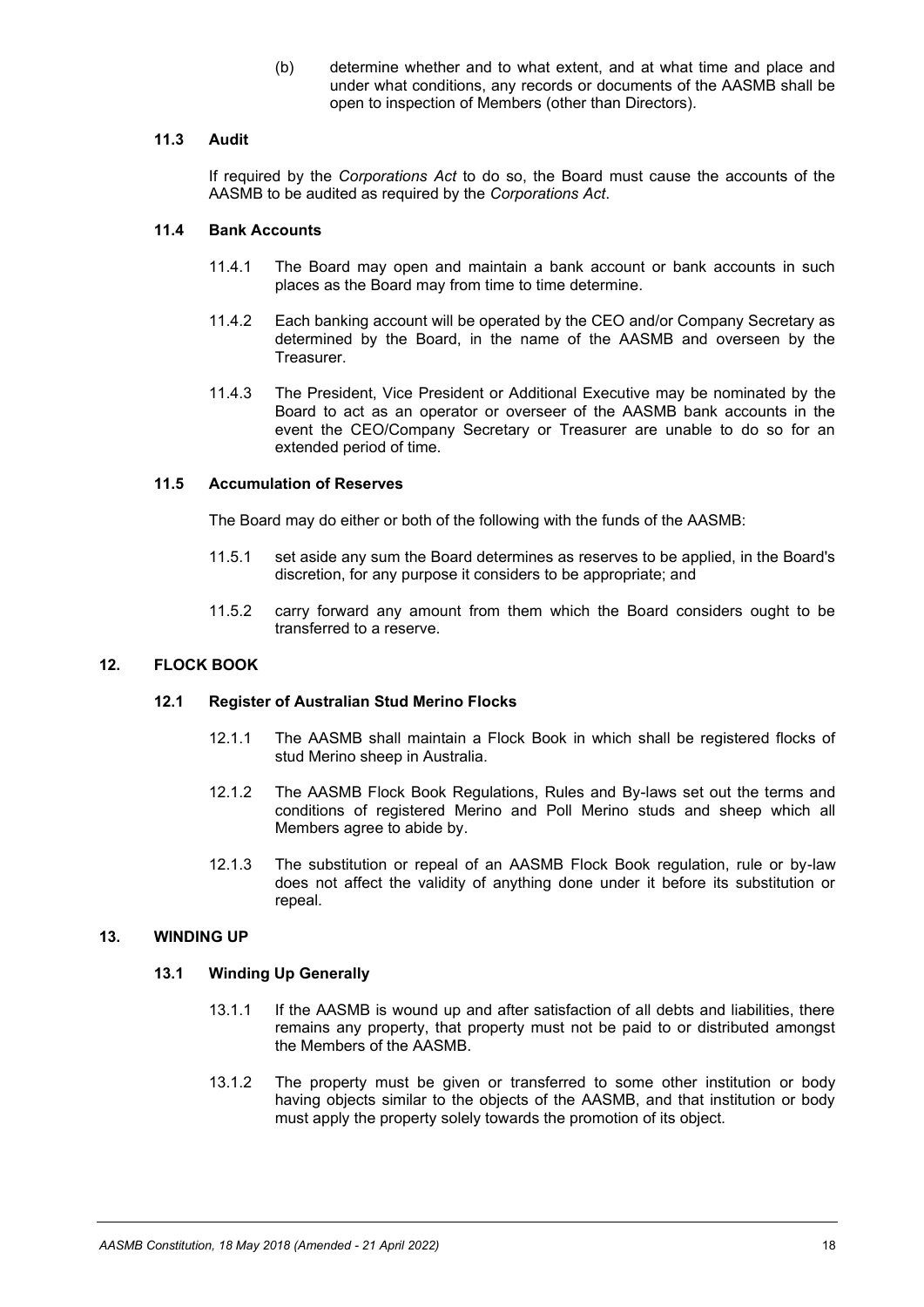#### **13.2 Contribution by Voting Members**

If the AASMB is wound up, every current Voting Member of the AASMB undertakes to contribute an amount not exceeding \$20 for payment of the debts and liabilities of the AASMB.

#### **14. AMALGAMATION**

The AASMB may at an AGM via Special Resolution, amalgamate with any companies, institutions, societies or associations which have similar objects to those of AASMB and which prohibit the distribution of their income and property among their members to at least the same extent as that imposed on AASMB in this Constitution.

#### <span id="page-21-2"></span>**15. INDEMNITY**

#### **15.1 Insurance**

- 15.1.1 Subject to the *Corporations Act* and any other applicable law, the Company may purchase and maintain, pay or agree to pay, a premium on a contract of insurance for any person.
- 15.1.2 AASMB will pay insurance for public liability, insuring a person who is or has been an Officer, Director, Office Bearer, CEO, Immediate Past President, employee and/or agent of the AASMB against liability incurred by the person in that capacity, including a liability for legal costs.

## <span id="page-21-1"></span><span id="page-21-0"></span>**15.2 Indemnity of Officers**

- 15.2.1 A person who is or has been an Officer, Director, Office Bearer, CEO, Immediate Past President, employee and/or agent of the AASMB (Indemnified Person) will be reasonably indemnified out of the property of AASMB against:
	- (a) liability incurred by the Indemnified Person in that capacity, and
	- (b) legal costs incurred in defending proceedings, whether civil or criminal or of an administrative or investigative nature, in which the Indemnified Person becomes involved because of that capacity.
- 15.2.2 The indemnity under clause [15.2.1](#page-21-0) only applies if the Indemnified Person has not committed a fraud, acted dishonestly or engaged in wilful misconduct or been negligent
- 15.2.3 Subject to, and so far as permitted by the *Corporations Act* and any other applicable law, the AASMB may make a payment (whether by way of advance, loan or otherwise) in respect of legal costs incurred by an Indemnified Person in defending an action for a liability incurred while in the position referred to in clause [15.2.1](#page-21-0) or in resisting or responding to actions taken by the Australian Securities and Investments Commission or a liquidator.
- 15.2.4 In this clause [15.2](#page-21-1), 'liability' means a liability or loss of any kind (whether actual or contingent and whether fixed or unascertained) and includes costs, damages, charges and expenses, including costs and expenses incurred in connection with any investigation or inquiry by the Australian Securities and Investments Commission or a liquidator.
- 15.2.5 The indemnity under clause [15.2.1](#page-21-0) is a continuing indemnity. It applies to all acts done by the Indemnified Person while in the position referred to in clause [15.2.1,](#page-21-0) even though the Indemnified Person is no longer in that position at the time the claim is made.

#### **15.3 Deed**

Subject to the *Corporations Act* and any other applicable law, the AASMB may, without limiting a person's rights under clauses [15.1](#page-21-2) and [15.2,](#page-21-1) enter into an agreement with a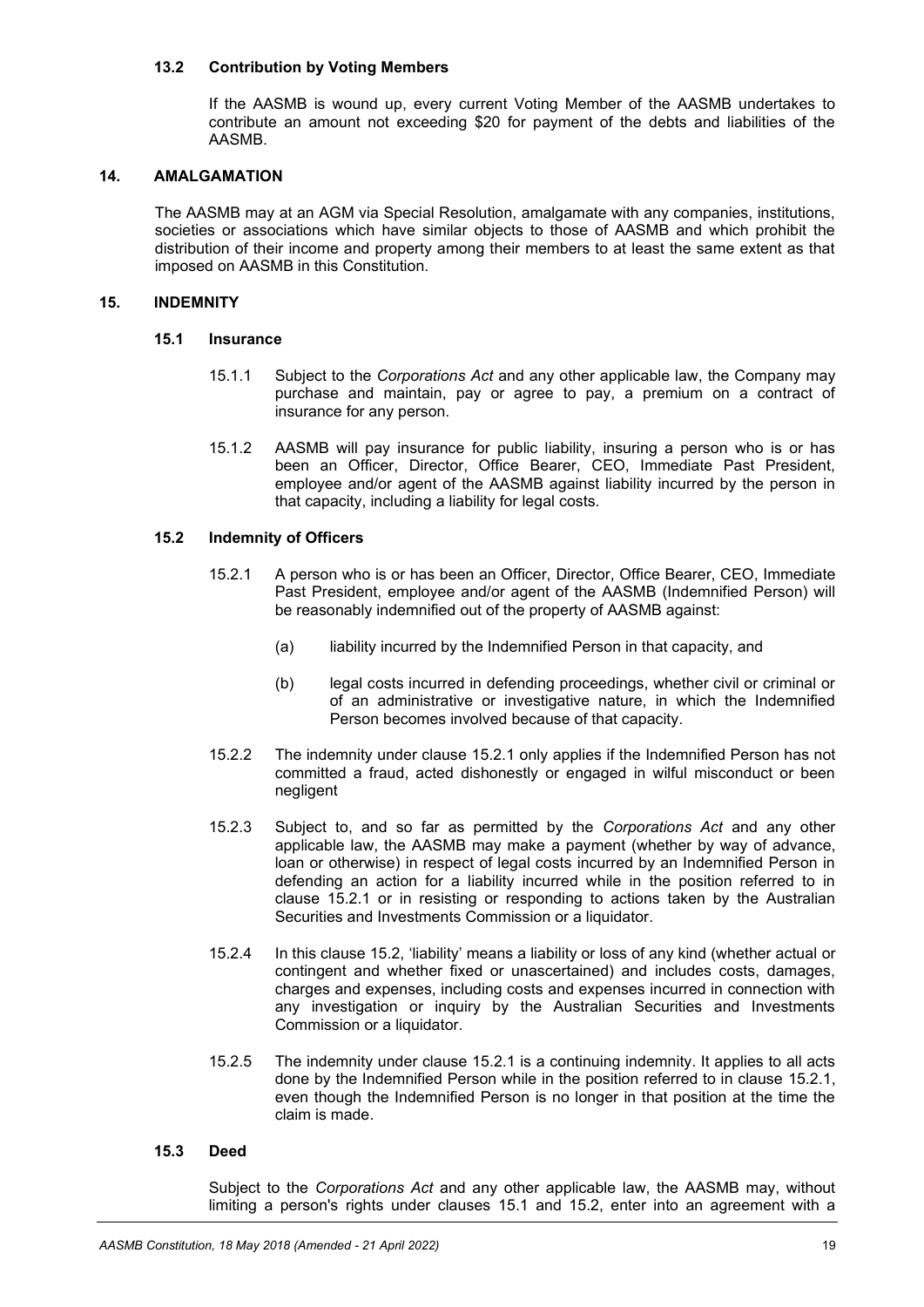person who is, or has been, an Indemnified Person, to give effect to the rights of the Indemnified Person under clauses [15.1](#page-21-2) and [15.2](#page-21-1) on any terms and conditions that the Board thinks fit.

## **15.4 SSMO Liability**

For the avoidance of doubt:

- 15.4.1 AASMB takes no responsibility for the liability of any Member nor SSMO members, which includes any liability incurred by a Nominee Director carrying out their own SSMO's organisational activities.
- 15.4.2 Clauses [15.1](#page-21-2) and [15.2](#page-21-1) will only apply to Nominee Directors when they act in the capacity as Directors.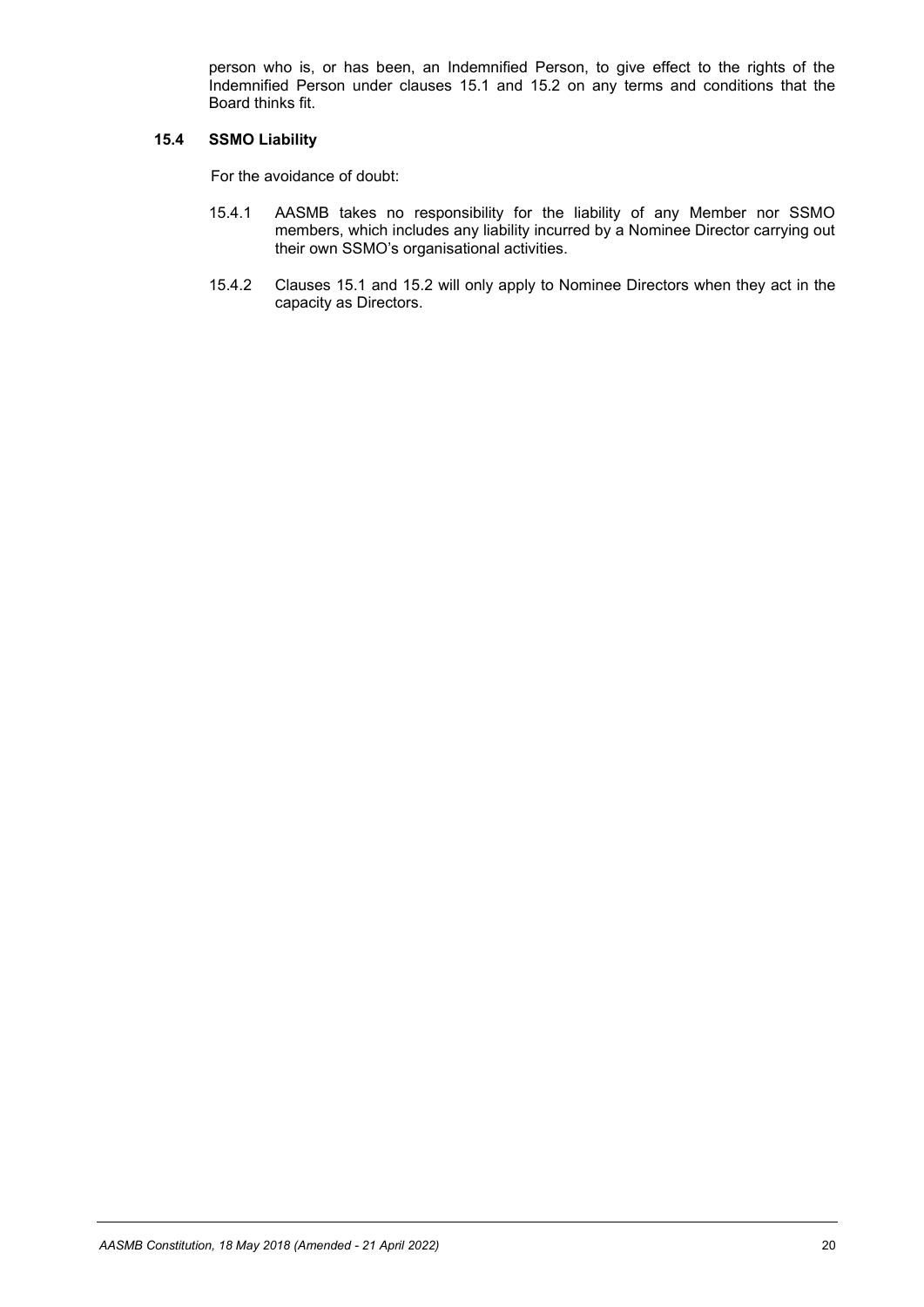# **SCHEDULE 1**

# **DEFINITIONS & INTERPRETATIONS OF THE CONSTITUTION**

# **Part 1 – Definitions**

In this Constitution, unless the subject or context is inconsistent, each of the following expressions shall have the meaning assigned to it below:

| <b>Additional Executive</b>     | Means, in the event the Vice President is also the Treasurer, the person<br>elected by the Voting Members to be the third person on the AASMB<br>Executive Committee in accordance with clause 6.6.6.                                                   |  |  |
|---------------------------------|---------------------------------------------------------------------------------------------------------------------------------------------------------------------------------------------------------------------------------------------------------|--|--|
| <b>Associate Life Member</b>    | Means a type of Member described in clause 3.1.4.                                                                                                                                                                                                       |  |  |
| <b>Associate Member</b>         | Means a type of Member described in clause 3.1.3.                                                                                                                                                                                                       |  |  |
| <b>Board</b>                    | Means the Directors acting collectively under the Corporations Act and<br>this Constitution.                                                                                                                                                            |  |  |
| <b>CEO</b>                      | The Chief Executive Officer of the AASMB appointed in accordance with<br>clause 10.1.1.                                                                                                                                                                 |  |  |
| <b>Corporations Act</b>         | Means the Corporations Act 2001 (Commonwealth).                                                                                                                                                                                                         |  |  |
| <b>Company Secretary</b>        | Means the person elected by the AASMB Board of Directors as the<br>Company Secretary of the AASMB for the purposes of the Corporations<br>Act and this Constitution in accordance with clause 6.6.6                                                     |  |  |
| <b>Constitution</b>             | Means this constitution for the AASMB.                                                                                                                                                                                                                  |  |  |
| <b>Director</b>                 | Means a person appointed as a director of the AASMB for the duration of<br>their term.                                                                                                                                                                  |  |  |
| <b>Executive Committee</b>      | Means a committee formed in accordance with clause 6.5.1, which is<br>(subject to that clause) made up of at least the President, Vice-President<br>and Treasurer, and is responsible for the day to day operations and<br>administration of the AASMB. |  |  |
| <b>Flock Book</b>               | Means the Register of Australian Stud Merino Flocks kept by the AASMB<br>in accordance with clause 12.1.1.                                                                                                                                              |  |  |
| <b>Honorary Life Member</b>     | Means a type of Member described in clause 3.1.2.                                                                                                                                                                                                       |  |  |
| <b>Immediate Past President</b> | Means the person who was President immediately before the current<br>President.                                                                                                                                                                         |  |  |
| <b>Independent Director</b>     | Means a person appointed by the AASMB Board because their skills,<br>qualifications and experience would serve the interest of AASMB in<br>accordance with clause 6.2.2.                                                                                |  |  |
| <b>Members</b>                  | Means all types of AASMB members including Voting Members,<br>Honorary Life Members, Associate Members, Associate Life Members<br>and other categories of membership as determined by AASMB Board.                                                      |  |  |
| <b>Merino</b>                   | Means both Merino and Poll Merino sheep unless otherwise stated within<br>the body of this Constitution or within any attachments or schedules to<br>this Constitution.                                                                                 |  |  |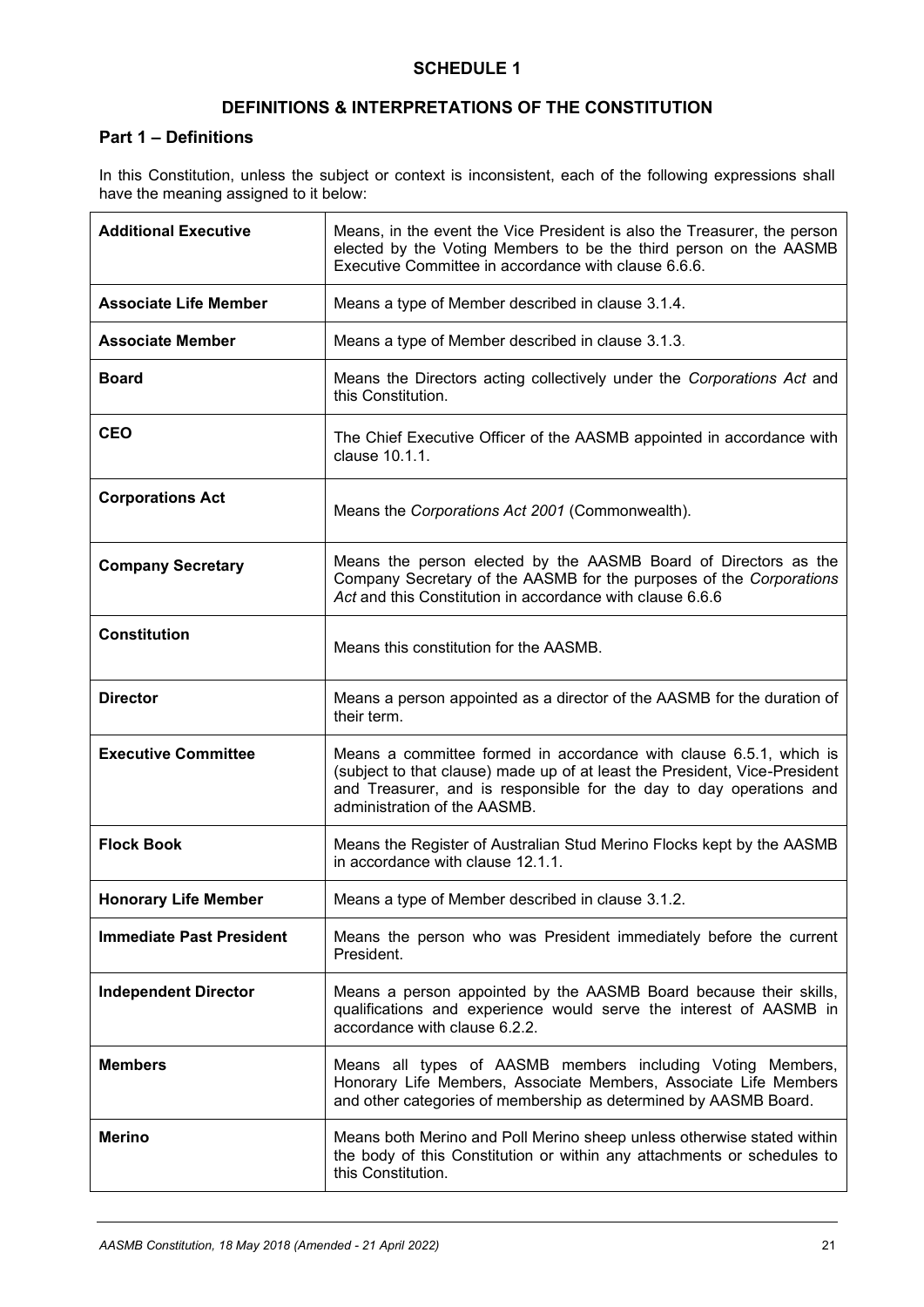| <b>Nominee Director</b>                                  | Means a person nominated by a SSMO Voting Member to be a Director<br>of the AASMB in accordance with clause 6.2.1.                                                                                             |  |  |
|----------------------------------------------------------|----------------------------------------------------------------------------------------------------------------------------------------------------------------------------------------------------------------|--|--|
| <b>Officer</b>                                           | Has the meaning given by section 9 of the Corporations Act.                                                                                                                                                    |  |  |
| <b>Ordinary Resolution</b>                               | Means a resolution of a General Meeting of Members or of the Directors,<br>of which notice has been given and has been passed by not less than<br>60% of those present and entitled to vote on the resolution. |  |  |
| <b>President</b>                                         | Means the person elected by the Voting Members in accordance with<br>clause 6.6.6 to act as the spokesperson and Chairperson of the Board<br>and the AASMB.                                                    |  |  |
| <b>Proxy</b>                                             | Means a person nominated to act on behalf of a Voting Member at a<br>General Meeting if that Voting Member is unable to attend in accordance<br>with clause 5.9.1.                                             |  |  |
| <b>Registered Australian Merino</b><br><b>Sheep Stud</b> | Means a stud that is a member of one of the SSMO Voting Members and<br>is registered in the AASMB Flock Book.                                                                                                  |  |  |
| <b>Sheep</b>                                             | Means Merino or Poll Merino Sheep                                                                                                                                                                              |  |  |
| <b>Special Resolution</b>                                | Means a resolution of a General Meeting of Members or of the Directors,<br>of which notice has been given and has been passed by not less than<br>75% of those present and entitled to vote on the resolution. |  |  |
| <b>SSMO</b>                                              | Means any or all of the State Stud Merino Breeder organisations set out<br>in Schedule 2 of this Constitution.                                                                                                 |  |  |
| <b>Subscription</b>                                      | Means the annual membership fees payable by a Member according to<br>the relevant Member category, determined in accordance with clause 3.3.<br>Also known as a "State Levy" for SSMO Members.                 |  |  |
| <b>Vice President</b>                                    | Means the Vice President of the AASMB Board elected by the Voting<br>Members in accordance with clause 6.6.6.                                                                                                  |  |  |
| <b>Voting Member</b>                                     | Means a type of Member described in clause 3.1.1, and as at the date of<br>this Constitution, means those persons described in Schedule 2 of this<br>Constitution.                                             |  |  |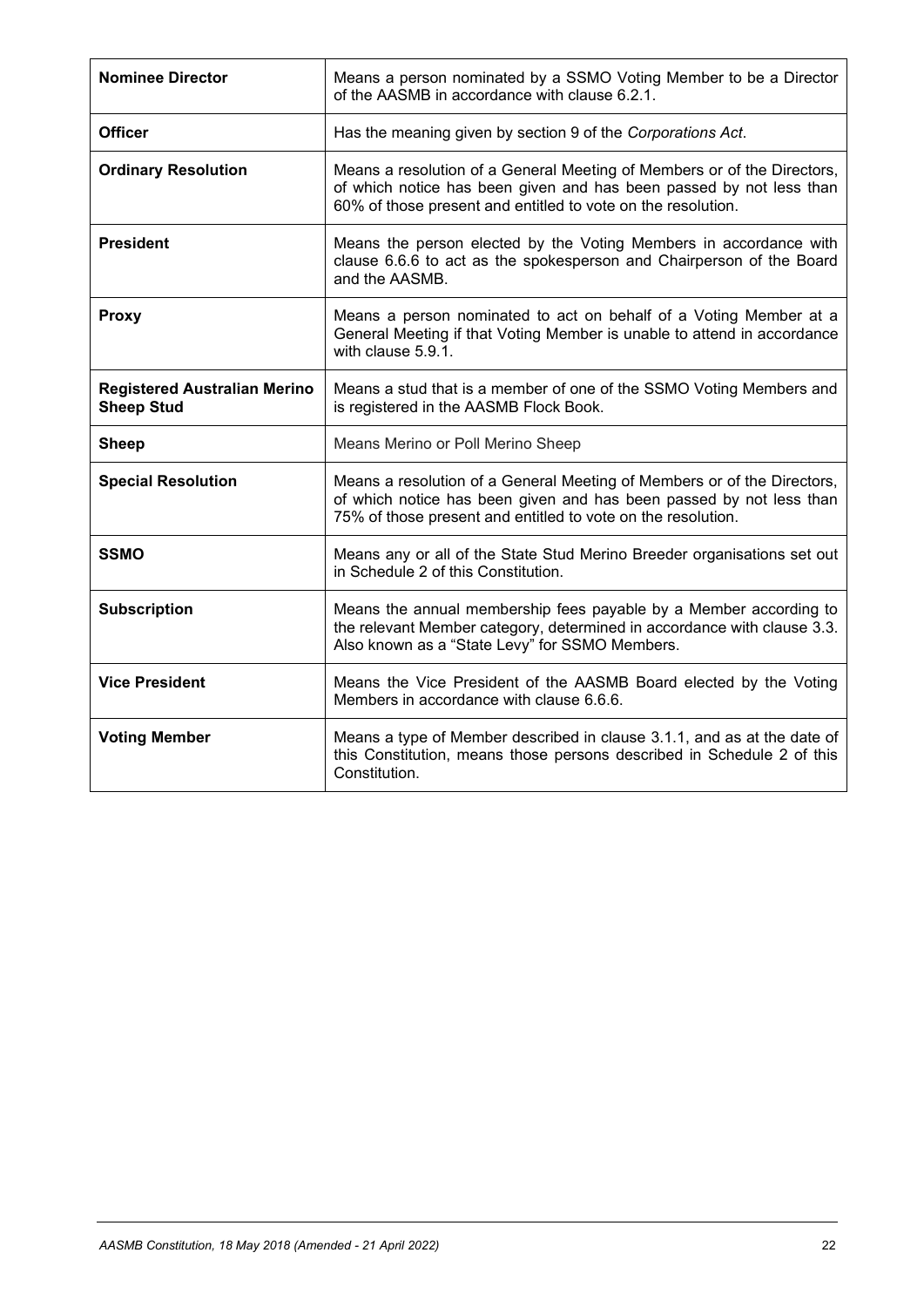# **Part 2 - Interpretation**

In this Constitution, headings are for convenience only and shall not affect its interpretation. Except to the extent that the context otherwise requires:

- 1. headings are for convenience only and do not affect the interpretation of this Constitution;
- 2. reference to any statute or statutory provision shall include any modification or re-enactment of, or any legislative provisions substituted for, and all legislation and statutory instruments issued under such legislation or such provision;
- 3. words denoting the singular shall include the plural and vice versa;
- 4. words denoting individuals shall include corporations, associations, trustees, instrumentalities and partnerships and vice versa;
- 5. words denoting any gender shall include all genders;
- 6. references to Parties, Parts, Articles, clauses Annexures and Schedules are references to Parties, Parts, Articles, clauses, Annexures and Schedules to this Constitution as modified or varied from time to time;
- 7. references to any document, deed or agreement shall include references to such document or agreement as amended, novated, supplemented, varied or replaced from time to time;
- 8. a party includes the party's representatives, administrators and permitted assigns;
- 9. all references to dates and times are to Australian Eastern Standard Time;
- 10. all references to "\$" and "dollars" are to the lawful currency of Australia unless otherwise expressly stated;
- 11. if a party consists of more than one person, this Constitution binds them jointly and each of them severally;
- 12. Unless a different meaning is indicated:
	- (a) *may* is permissive and not mandatory;
	- (b) *must* is mandatory;
	- (c) *is to* is directory
- 13. "including" and similar expressions are not words of limitation;
- 14. where a word or expression is given a particular meaning, other parts of speech and grammatical forms of that word or expression have a corresponding meaning;
- 15. "related body corporate", "subsidiary" and "holding company" have the same meaning as in the *Corporations Act*;
- 16. reference to any body other than a party to this document (including, without limitation, an institute, association or authority), whether or not it is a statutory body:
	- (a) which ceases to exist, or
	- (b) whose powers or function are transferred to any other body,

refers to the body which replaces it or which substantially succeeds to its powers or functions; and

- 17. if the day on which a person must do something under this Constitution is not a Business Day:
	- (a) if the act involves a payment that is due on demand, that person must do it on or by the next Business Day; and
	- (b) in any other case, the person must do it on or by the previous Business Day.